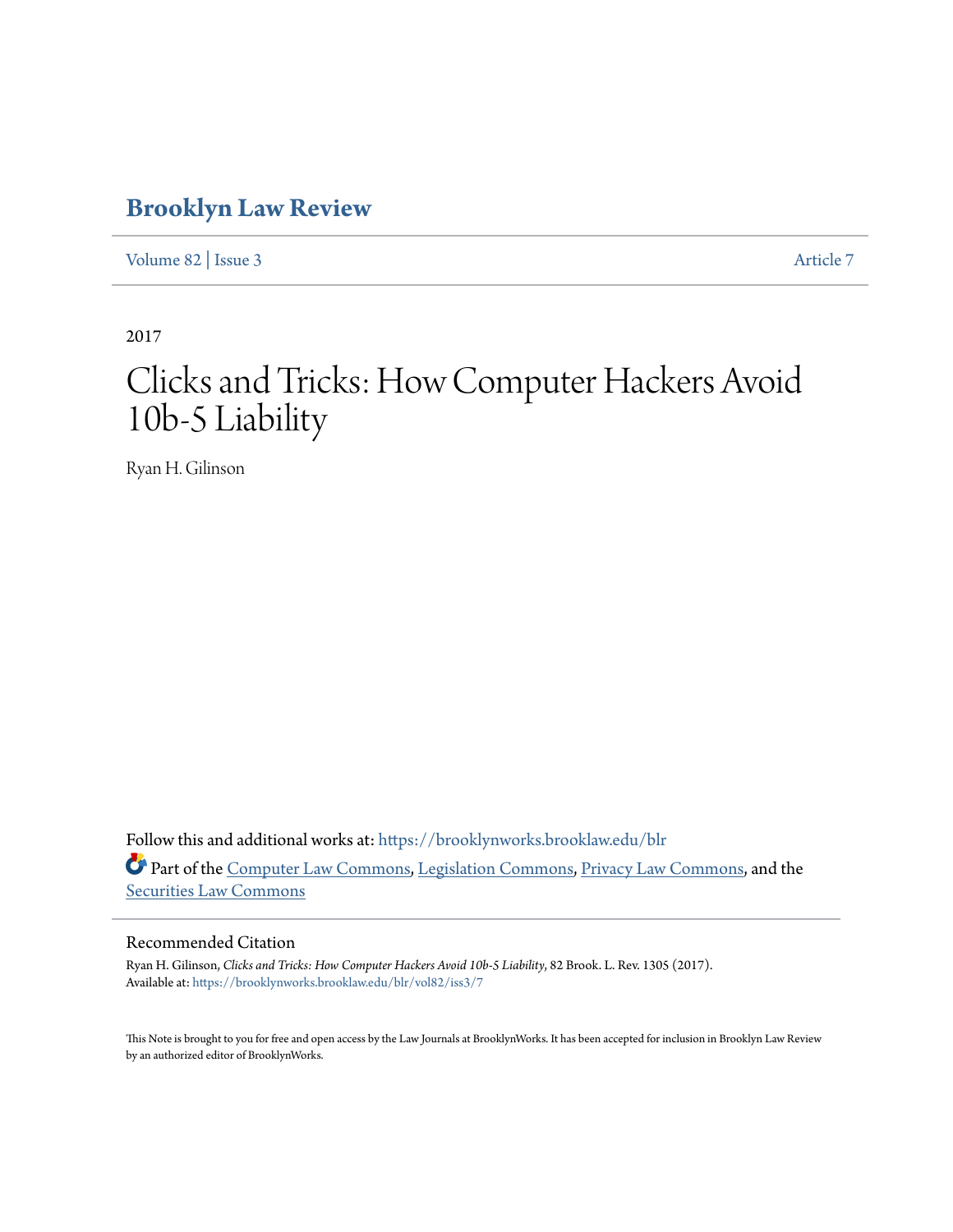# Clicks and Tricks

# HOW COMPUTER HACKERS AVOID 10b-5 LIABILITY

"You don't need to be a Wall Street insider to pull off insider trading anymore."<sup>1</sup>

#### **INTRODUCTION**

Over a five-year period, two hackers residing in the Ukraine hacked into several newswire services that housed press releases containing sensitive financial information. The hacks occurred before the press releases were to be disseminated to the public in order for the hackers to capitalize on the valuable information they contained.<sup>2</sup> Once they acquired the press releases, the hackers distributed them to various traders located in several countries across the world including Russia, Malta, France, the Virgin Islands, and Cyprus.<sup>3</sup> The traders then executed a series of securities transactions on the basis of that information and realized over \$100 million in profits.<sup>4</sup> The Securities Exchange Commission (SEC) described this chain of conduct as unprecedented because it had never seen an insider trading case whose conduct lasted that many years, spanned that many countries, and reaped that much profit.<sup>5</sup>

It's not every day that the SEC describes an act of insider trading as "unprecedented."<sup>6</sup> But in many ways that's exactly what the story of the Ukrainian hackers was: a comprehensive insider trading plot orchestrated by a

<sup>1</sup> Klint Finley, *Hackers Busted in Insider Trading Scheme*, WIRED (Aug. 11, 2015), http://www.wired.com/2015/08/hackers-busted-insider-trading-scheme [https://perma. cc/MFA3-JEG].

<sup>2</sup> Complaint for Violations of the Federal Securities Law at 21–23, SEC v. Dubovoy, No. 2:15-cv-06076-MCA-MAH (D.N.J. Aug. 10, 2015) (explaining the financial value of the information the hackers stole).

<sup>3</sup> *Id.* at 2–5 (listing the trader defendants and their locations around the world).

<sup>4</sup> *Id.* at 22–25.

<sup>5</sup> *U.S. Charges 9 with Insider Trading Based on Hacked Press Releases*, NBC NEWS (Aug. 11, 2015), http://www.nbcnews.com/business/business-news/u-s-charges-9 insider-trading-based-hacked-press-releases-n407771 [https://perma.cc/RMA8-SRLH].

<sup>6</sup> *See id.* (quoting SEC chief Mary Jo White) ("Today's international case is unprecedented in terms of the scope of the hacking at issue, the number of traders involved, the number of securities unlawfully traded and the amount of profits generated.").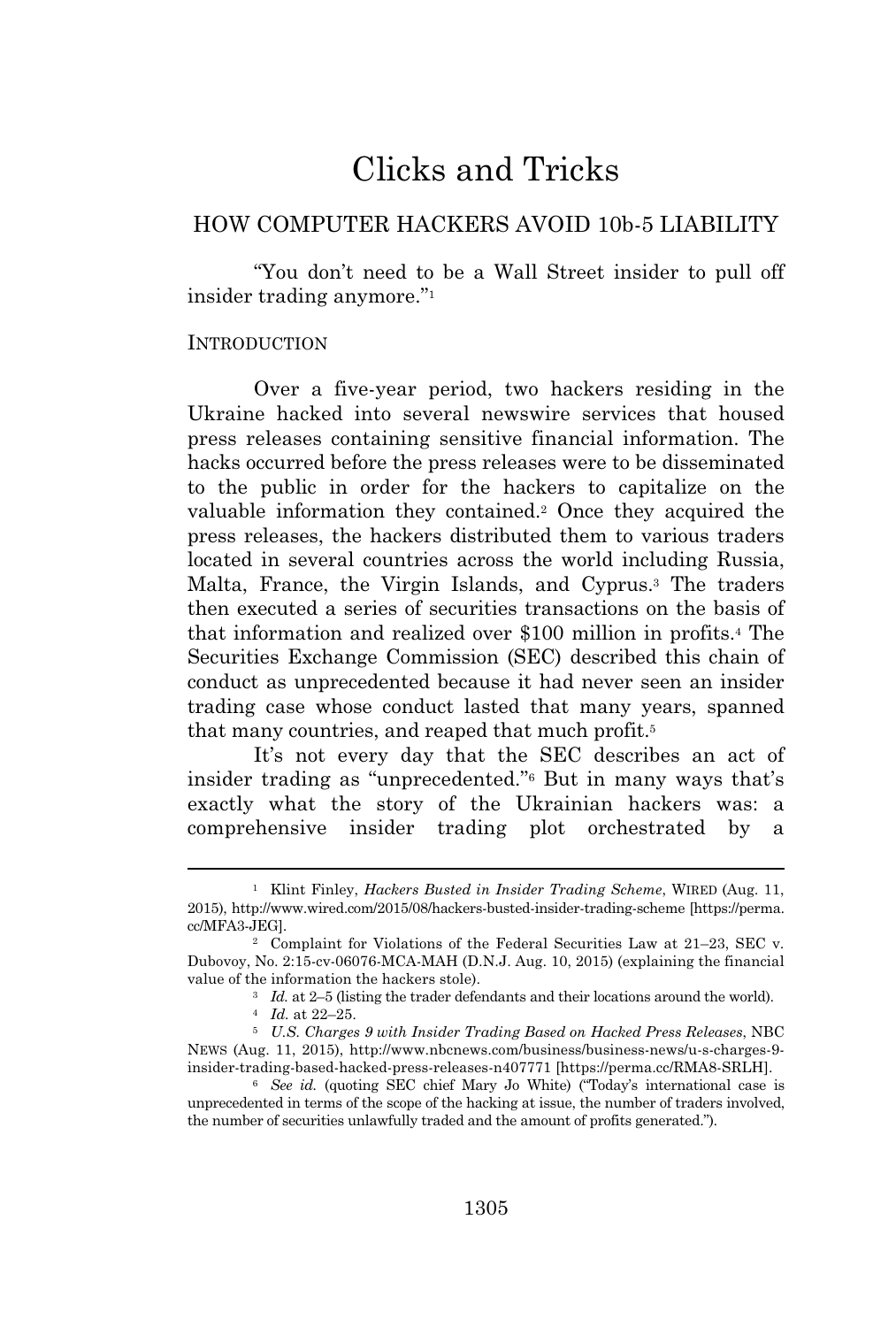"sprawling network of hackers and traders"<sup>7</sup> spanning the globe, who unlawfully siphoned over 150,000 news releases from servers belonging to three different U.S. newswire services to facilitate the execution of illegal trades at seemingly impossible speeds,<sup>8</sup> yielding millions of dollars in illegal profits. This story depicted a broader scope of crime, a staggering number of trades, and an immense amount of profits unlike anything the SEC had seen before. While the amount of profits earned by these illicit actions appears the most unsettling, there is another part to the story that is even more striking.

Insider trading is prohibited by Section 10(b) of the 1934 Securities Exchange Act<sup>9</sup> (the Securities Exchange Act) and Rule 10b-5, which criminalizes the use of a manipulative or deceptive device "in connection with the purchase or sale of" securities.<sup>10</sup> Computer hackers have been prosecuted under Section 10(b) and Rule 10b-5 before—when they traded on stolen information themselves<sup>11</sup>—but never when they sold the information they acquired instead. The two Ukrainian hackers represent a new breed of hacker, the so-called hacker-seller. Charging these hackers under 10b-5 becomes complicated because their conduct does not occur "in connection with" a securities transaction; therefore, they seemingly circumvent liability under the securities laws.

There are two primary theories of 10b-5 liability—the classical theory and the misappropriation theory—under which a defendant may be charged with insider trading; these theories complement one another and apply depending on the type of defendant.<sup>12</sup> The Second Circuit recently devised a third theory of liability called the affirmative misrepresentation theory, which attaches liability to affirmative

<sup>7</sup> David Porter, *Group Made \$30 Million with Hacked Press Release Info in Insider Trading Scheme: Feds*, NBC 4 N.Y. (Aug. 11, 2015), http://www.nbcnewyork. com/news/local/Hack-Insider-Trading-Securities-Arrest-Millions-Dollars-Computer-System-Indictment-New-Jersey-New-York-321390061.html [https://perma.cc/2UM7-2R2A].

<sup>8</sup> Press Release, SEC, SEC Charges 32 Defendants in Scheme to Trade on Hacked News Releases (Aug. 11, 2015), http://www.sec.gov/news/pressrelease/2015-163. html [https://perma.cc/CM9K-5G59] (explaining that one trade occurred a mere thirty-six minutes between the newswire's receipt and release of an announcement projecting an earnings loss and realizing \$511,000 in profits).

<sup>9</sup> Securities Exchange Act of 1934, 15 U.S.C. § 78b (1994).

<sup>10</sup> 17 C.F.R. § 240.10b-5 (2016).

<sup>11</sup> *See, e.g.*, SEC v. Dorozhko, 574 F.3d 42, 43–44 (2d Cir. 2009).

<sup>12</sup> The classical theory pertains to corporate insiders (permanent employees who work for the firm or company in question) and the misappropriation theory pertains to corporate outsiders (non-insiders who "owe[ ] a duty of trust and confidence to someone other than the issuer and its shareholders"). Greg Kramer, *Insider Trading: Examining Primary Theories of Liability*, N.Y.L.J. (Feb. 14, 2013), http://www.newyorklawjournal. com/id=1202588045359/Insider-Trading-Examining-Primary-Theories-of-Liability [https:// perma.cc/S9LX-Q7RC].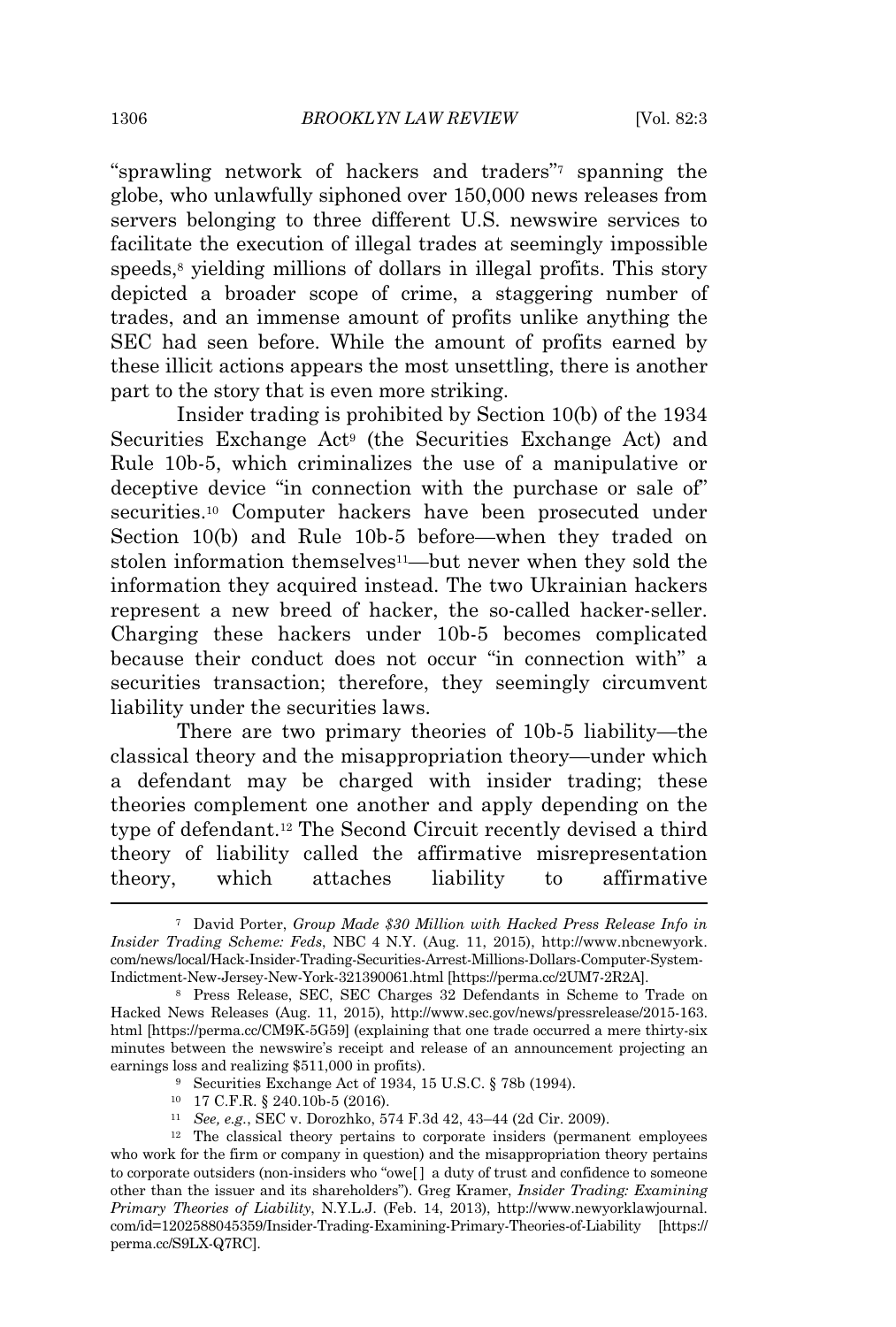misrepresentations in connection with the purchase or sale of securities.<sup>13</sup> This theory, unlike the classical or misappropriation theories, does not require a breach of fiduciary duty to the source of the information.<sup>14</sup> Hacker-sellers, however, fall outside all three theories of insider trading liability because they do not owe a fiduciary duty to anyone *and* they do not personally trade on the information they wrongfully acquire.

Section 20(e) of the Exchange Act is the aiding and abetting provision, which enables the SEC to prosecute those who "knowingly or recklessly provide[ ] substantial assistance to another person" who violates the Act.<sup>15</sup> This provision more appropriately captures the hacker-seller's wrongful conduct than 10b-5 does because it depicts a more accurate characterization of that conduct. 10b-5 prohibits certain conduct related to the "purchase or sale" of securities, but the hacker-seller neither purchases nor sells securities; instead, they sell the information they wrongfully acquire to *another* person, the trader, who then makes the trade that is prohibited by 10b-5. The hacker-seller is effectively aiding and abetting the securities violation committed by the trader; thus, Section 20(e) is a more conducive part of the Exchange Act to prosecute hacker-sellers than 10b-5 is.

Part I of this note traces the history of insider trading law from its origins in the 1933 Securities Act (the Securities Act) and the 1934 Securities Exchange Act. This part places particular emphasis on how insider trading law has gradually stretched the scope of its liability from the classical theory to the misappropriation theory to the even more expansive affirmative misrepresentation theory. Part II distinguishes the hacker-seller as a new type of insider trading culprit that the theories described in Part I are ill-equipped to punish. Part III offers two alternate solutions that would also convict hackersellers under the securities laws, but challenges their use because of their ability to be easily abused by prosecutors. Part IV proposes that prosecutors should use the aiding and abetting theory as a more effective way to charge the hackerseller with insider trading. This part also discusses several policy considerations in support of this theory, and for charging all hackers, including hacker-sellers, under the Securities and

<sup>13</sup> *Dorozhko*, 574 F.3d at 49.

<sup>14</sup> In classical theory cases, the defendant, a corporate insider, owed and breached a fiduciary duty to their own company. In misappropriation theory cases, the defendant owed and breached a fiduciary duty to the source of the information, who may or may not be a corporate insider. Bradley J. Bondi & Steven D. Lofchie, *The Law of Insider Trading: Legal Theories, Common Defenses, and Best Practices for Ensuring Compliance*, 8 N.Y.U. J.L. & BUS. 151, 157–60 (2011).

<sup>15</sup> Securities Exchange Act of 1934, 15 U.S.C. § 78t(e) (2012).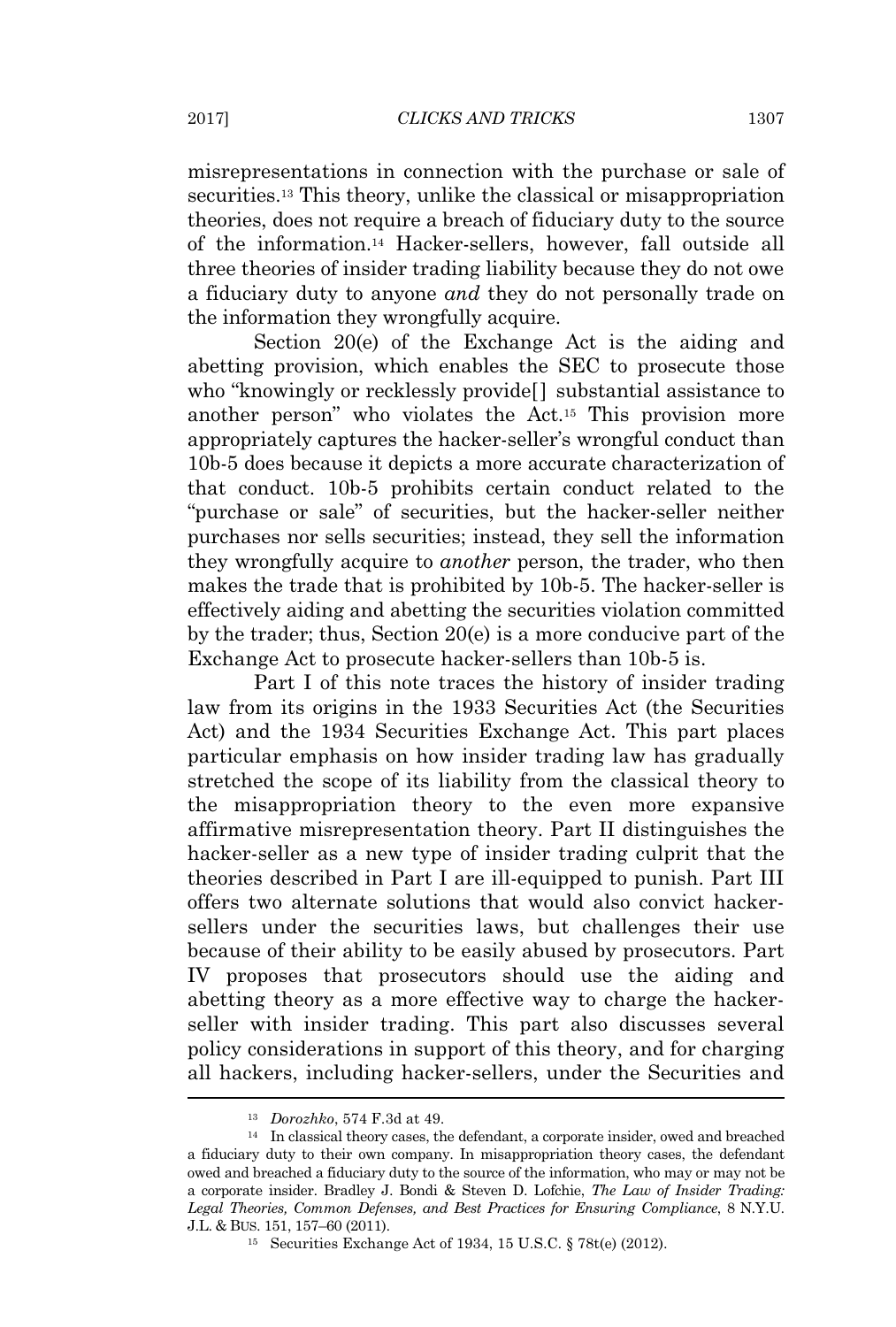Exchange Act in addition to computer crimes and/or wire fraud statutes. This note concludes that the aider and abettor theory leads to the most effective prosecution of hacker-sellers by the SEC.

#### I. BACKGROUND ON INSIDER TRADING LIABILITY

The United States Congress enacted the Securities Act in 1933 and the Securities Exchange Act in 1934 in the aftermath of the stock market crash of 1929 amid "reports of widespread abuses in the securities industry."<sup>16</sup> Congress passed these two landmark acts with three objectives in mind: "To provide fair and honest mechanisms for the pricing of securities, to assure that dealing in securities is fair and without undue preferences or advantages among investors, . . . and to provide, to the maximum degree practicable, markets that are open and orderly."<sup>17</sup>

Although commonly understood as the trading of a public company's stock or other securities by individuals with access to nonpublic information about that company, insider trading was not specifically defined in either the 1933 or 1934 Acts.<sup>18</sup> Instead, Section 10(b) of the Exchange Act, along with Rule 10b-5 thereunder (promulgated by the SEC in 1942), proscribe several fraudulent practices "in connection with the purchase or sale of any security."<sup>19</sup> The SEC designed 10(b) as a "catch-all" provision to prevent fraudulent practices within the securities market.<sup>20</sup> Thereafter, these ambiguous statutes were left to the courts for interpretation, who have spent the last seventy-plus years "establish[ing] clear boundaries for prosecution" under the acts,<sup>21</sup> namely defining what type of conduct constitutes insider trading and who can be charged with it.<sup>22</sup> This section illustrates how those boundaries have been stretched by the classical and misappropriation theories of

<sup>16</sup> Cent. Bank of Denver v. First Interstate Bank of Denver, 511 U.S. 164, 170–71 (1994).

<sup>17</sup> H.R. REP. NO. 94-229, at 91–92 (1975).

<sup>18</sup> *See* Securities Act of 1933, 15 U.S.C. § 77b (1934); Securities Exchange Act of 1934, 15 U.S.C. § 78b (1940).

<sup>19</sup> 17 C.F.R. § 240.10b-5 (2016); *see* Securities Exchange Act of 1934, 15 U.S.C. §§ 77b, 78b (2012).

<sup>20</sup> Ernst & Ernst v. Hochfelder, 425 U.S. 185, 202–04, 206 (1976).

<sup>21</sup> 1 BERNARD D. REAMS, JR., INSIDER TRADING AND SECURITIES FRAUD: A LEGISLATIVE HISTORY OF THE INSIDER TRADING AND SECURITIES FRAUD ENFORCEMENT ACT OF 1988, at 9 (1989).

<sup>22</sup> Blue Chip Stamps v. Manor Drug Stores, 421 U.S. 723, 737 (1975) (describing 10b-5, as related to insider trading, as "a judicial oak which has grown from little more than a legislative acorn").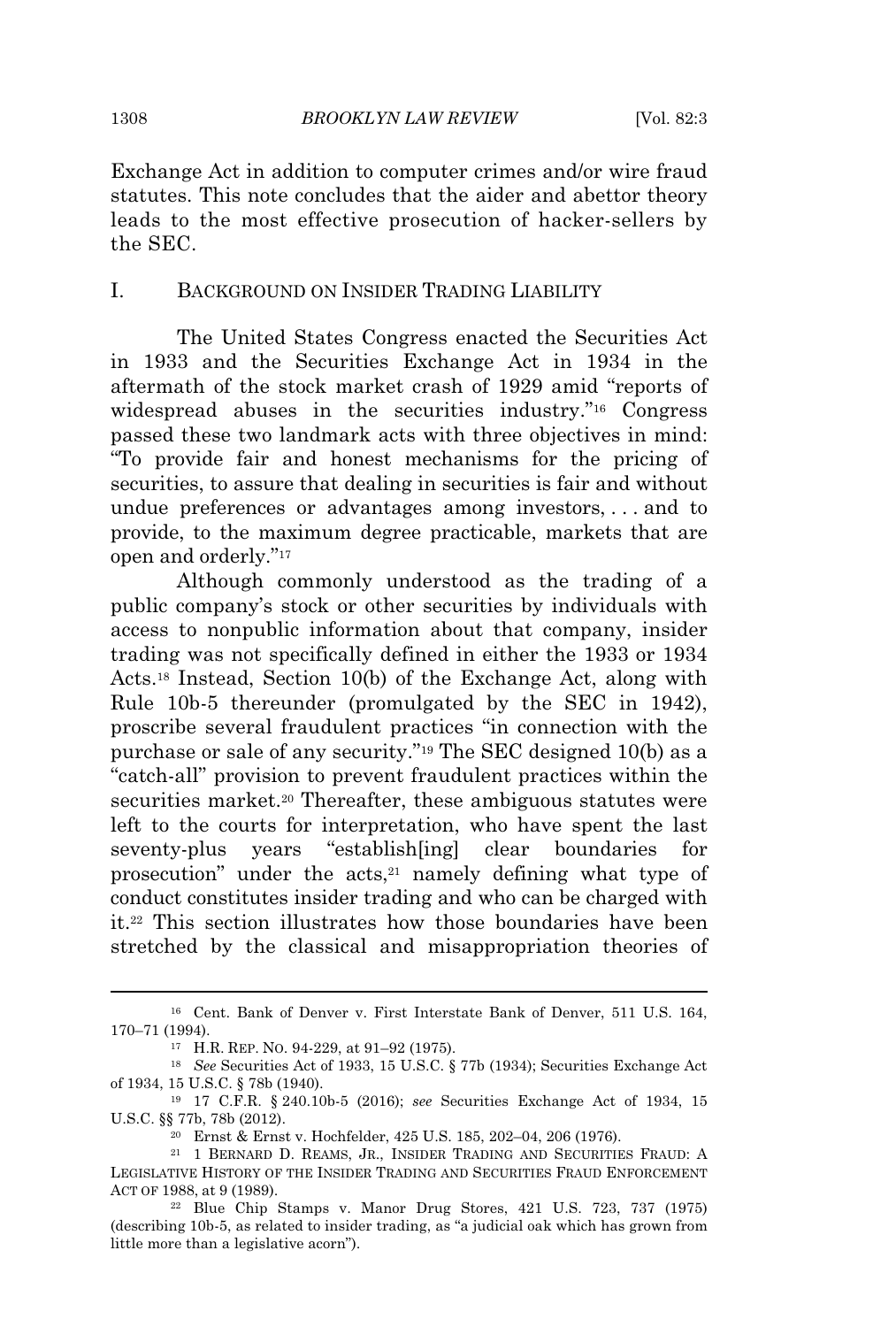insider trading liability adopted by the Supreme Court, and by the affirmative misappropriation theory introduced by the Second Circuit.

#### *A. One Step Forward, Two Steps Back: The Classical Theory*

### 1. The Disclose or Abstain Rule

The cases of *In re Cady, Roberts & Co.*<sup>23</sup> and *SEC v. Texas Gulf Sulphur* canonized the "disclose or abstain" rule that the classical theory stems from.<sup>24</sup> The rule—requiring an insider to disclose material nonpublic information before trading based on such information or abstain from trading if disclosure is not possible—represents the classical theory at its earliest and broadest point.

In *In re Cady, Roberts & Co.*, the SEC found that Gintel, a partner at the brokerage firm of Cady, Roberts & Co., had violated Rule 10b-5 when he sold several shares of Curtiss Wright Company stock after one of its directors, who was also a director of Cady, Roberts, told him about Curtiss Wright's impending dividend cut.<sup>25</sup> In so doing, the SEC articulated what became known as the "disclose or abstain" rule: an insider who possesses material nonpublic information must disclose that information to the proper authorities before trading on it; if they do not disclose, they must abstain from trading.<sup>26</sup>

The Second Circuit formally adopted the "disclose or abstain" rule in *SEC v. Texas Gulf Sulphur Co.,* holding that *anyone* who possesses material nonpublic information about a company must either disclose that information to the investing public or abstain from trading in that company's stock.<sup>27</sup> The court harkened back to the legislative intent of the 1933 and 1934 Acts in its reasoning, explaining that this standard protects the integrity and fairness of the marketplace by ensuring investors have relatively equal access to material information.<sup>28</sup>

The breadth of the disclose or abstain rule adopted in *Texas Gulf Sulphur* meshed well with the all-encompassing language of 10b-5.<sup>29</sup> Congress crafted the statute using ambiguous language that did not define specific conduct as illegal insider trading. This decision gave the SEC a wide net with which it

<sup>23</sup> *In re* Cady, Roberts & Co., No. 8-3925, 40 SEC Docket 907 (Nov. 8, 1961).

<sup>24</sup> SEC v. Tex. Gulf Sulphur Co., 401 F.2d 833, 848 (2d Cir. 1968) (en banc).

<sup>25</sup> *In re Cady, Roberts & Co.*, 40 SEC Docket at 909, 911.

<sup>26</sup> *Id.* at 911.

<sup>27</sup> *Tex. Gulf Sulphur*, 401 F.2d at 848.

<sup>28</sup> *Id.* at 858–60.

<sup>29</sup> *Id.* at 859.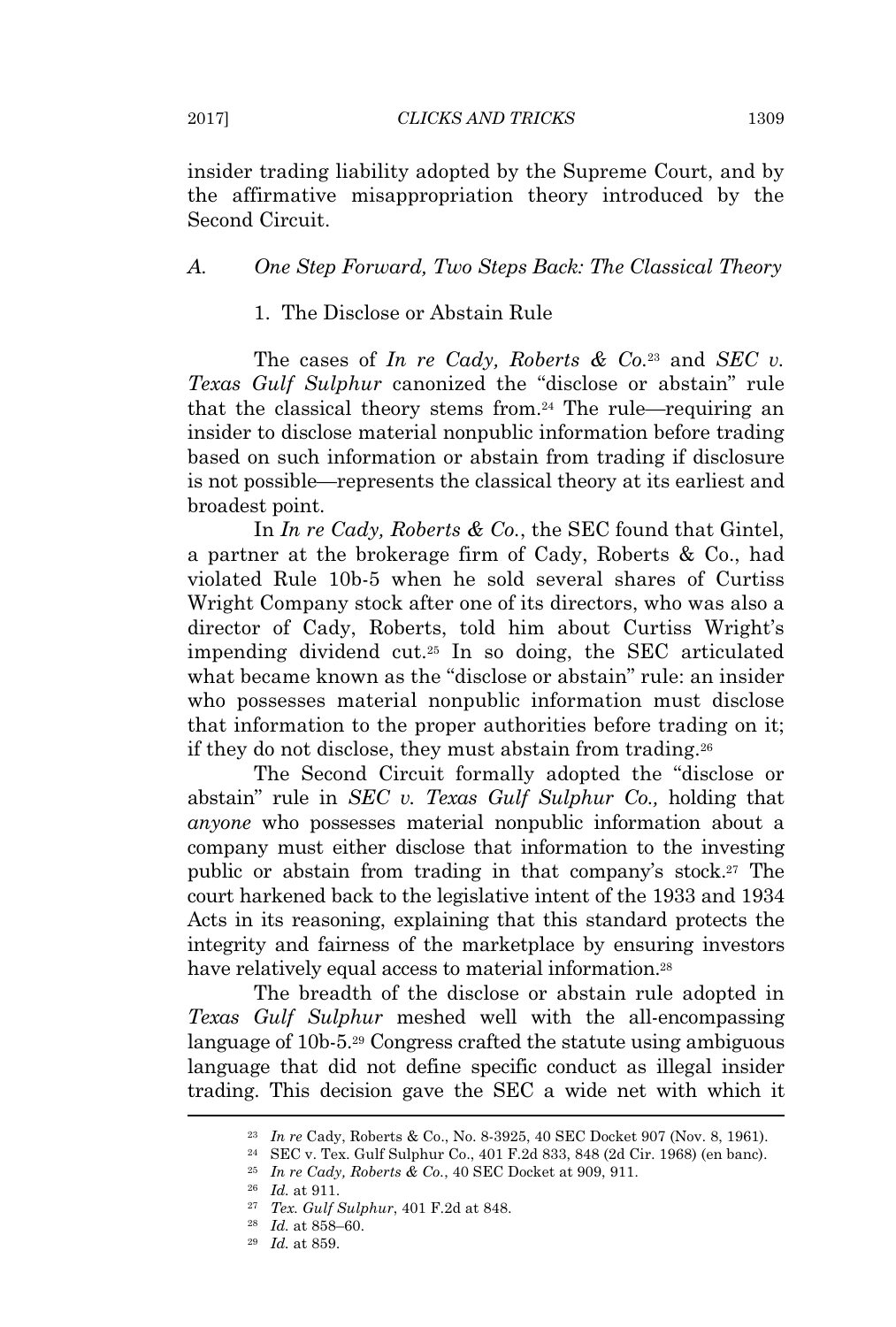could characterize several types of trading as insider trading violations when done using material nonpublic information.<sup>30</sup> *Texas Gulf Sulphur* paired seamlessly with the statute and expanded the SEC's net even further by holding that anyone would be liable for insider trading under 10b-5 if they did not follow the disclose or abstain rule.<sup>31</sup>

#### 2. The Rise of the Fiduciary Duty Requirement

The disclose or abstain rule lasted a mere twelve years until the U.S. Supreme Court rejected it in *Chiarella v. United States*. <sup>32</sup> Vincent Chiarella worked as a financial printer hired by corporations to fill out paperwork for takeovers.<sup>33</sup> After deciphering code names assigned to several acquisition targets, he purchased shares in the target companies and sold them for significant profits once the tender offers were announced to the public.<sup>34</sup> The Second Circuit convicted Chiarella of insider trading under 10b-5, but the Supreme Court reversed.<sup>35</sup> Writing for the majority, Justice Powell articulated the central tenet of the classical theory: "one who fails to disclose material information prior to . . . a transaction commits fraud only when he is under a duty to do so."<sup>36</sup> Furthermore, "the duty to disclose arises when one party has information 'that the other [party] is entitled to know because of a fiduciary or other similar relation of trust and confidence between them."37 Chiarella's conviction could not stand because "he was not a fiduciary" and therefore did not owe the target shareholders a fiduciary duty to disclose.<sup>38</sup>

*Chiarella*'s fiduciary framework served two key purposes for the Court. First, it dramatically reduced the categories of persons who could be charged under 10b-5, thereby preventing what Justice Powell saw as prosecutorial overreaching by the federal government using the wide net of *Texas Gulf Sulphur*. <sup>39</sup> Second, it allowed for traditional

<sup>39</sup> Donald C. Langevoort, *Words from on High About Rule 10b-5:* Chiarella*'s History,* Central Bank*'s Future*, 20 DEL. J. CORP. L. 865, 872 (1995) (explaining how

<sup>30</sup> *Id.*

<sup>31</sup> *Id.* at 848.

<sup>32</sup> Chiarella v. United States, 445 U.S. 222, 235 (1980).

<sup>33</sup> *Id.* at 224.

<sup>34</sup> *Id.*

<sup>35</sup> *Id.* at 225.

<sup>36</sup> *Id.* at 228.

<sup>&</sup>lt;sup>37</sup> *Id.* (alteration in original) (quoting RESTATEMENT (SECOND) OF TORTS § 551(2)(a) (AM. LAW INST. 1976)).

<sup>38</sup> *Id.* at 232.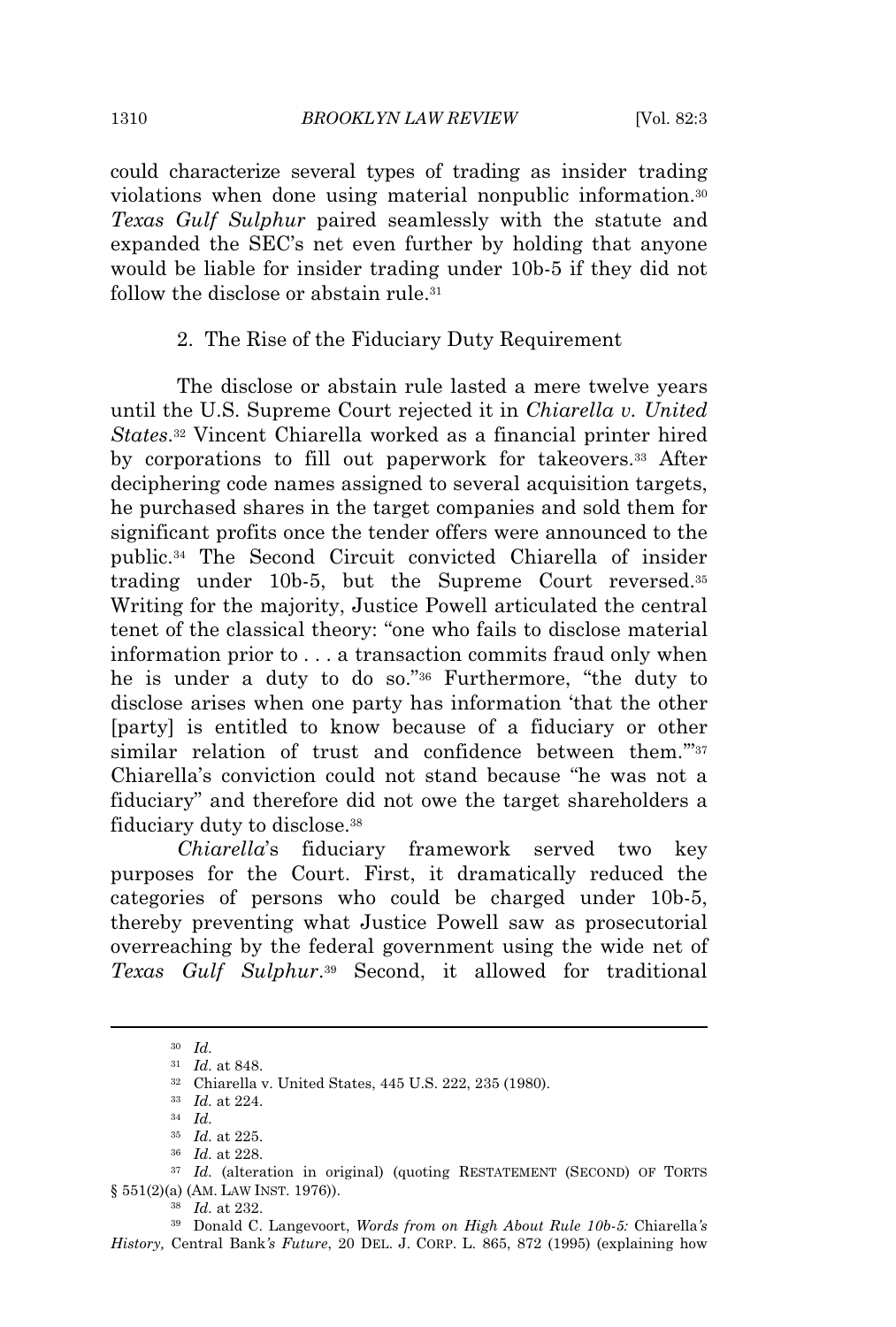corporate insiders to continue to be prosecuted if they trade on confidential information for their own financial gain.<sup>40</sup>

*Chiarella*'s fiduciary framework was reaffirmed in *Dirks v. SEC*. <sup>41</sup> Dirks was a security analyst for a broker-dealer firm who learned from Ronald Secrist that Secrist suspected his former employer, Equity Funding of America, of committing securities fraud.<sup>42</sup> He shared his knowledge of the alleged fraud with a number of his clients, thereby tipping them off, and the clients promptly sold their shares to avoid losses.<sup>43</sup> Like Mr. Chiarella, Dirks was not a fiduciary to the shareholders he tipped off, but the SEC attempted to distinguish the two cases by arguing that tippees like Dirks become obligated to disclose the receipt of inside information from a corporate insider to the shareholders.<sup>44</sup> Therefore, in a callback to the pre-*Chiarella* conception of insider trading, the SEC argued that "anyone who knowingly receives nonpublic material information from an insider has a fiduciary duty to disclose before trading."<sup>45</sup>

Writing for the majority again, Justice Powell reversed the SEC's conviction of Dirks under Rule 10b-5 for "tipping" material nonpublic information about Equity Funding of America.<sup>46</sup> The Court disagreed with the SEC holding that its theory was in conflict with the central tenet of *Chiarella*; not everyone who trades on material nonpublic information has a fiduciary duty towards the shareholders to disclose that information.<sup>47</sup> This tenet was refined in *Dirks* to mean that not everyone has an *inherent* fiduciary duty to disclose.<sup>48</sup> The Court held that corporate insiders have an inherent fiduciary duty to disclose material nonpublic information before trading, and they are not allowed to give such information to outsiders who use it for personal profit.<sup>49</sup> Tippees, on the other hand, acquire that fiduciary duty "when the *insider* has breached his fiduciary duty to the shareholders by disclosing the information

- <sup>46</sup> *Id.* at 657–58.
- <sup>47</sup> *Id.* at 655, 658–59.
- <sup>48</sup> *Id.* at 659–60.
- <sup>49</sup> *Id.*

Justice Powell "deliberately" crafted the classical theory to curb the government's use of "10b-5 as a general weapon against unfair information advantages").

<sup>40</sup> *See Chiarella*, 445 U.S. at 230 ("Application of a duty to disclose prior to trading guarantees that corporate insiders, who have an obligation to place the shareholder's welfare before their own, will not benefit personally through fraudulent use of material, nonpublic information.").

<sup>41</sup> Dirks v. SEC, 463 U.S. 646 (1983).

<sup>42</sup> *Id.* at 648–49.

<sup>43</sup> *Id.* at 648–51.

<sup>44</sup> *Id.* at 656.

<sup>45</sup> *Id.*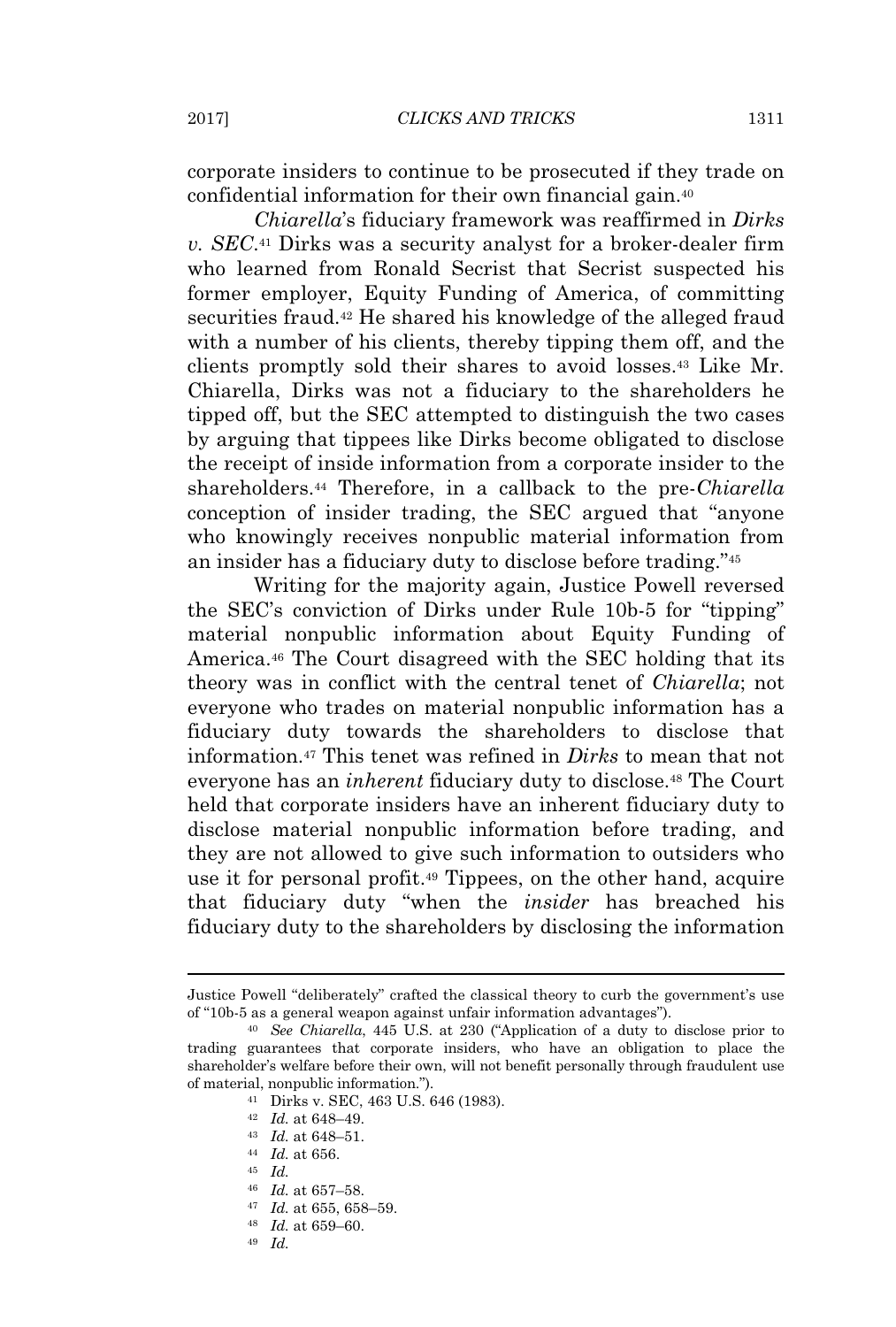to the tippee and the tippee knows or should know that there has been a breach." <sup>50</sup> In this way, the tippee's liability is derived from that of the tipper.<sup>51</sup>

The Supreme Court, however, also recognized that not all disclosures by corporate insiders violate the fiduciary duty of shareholders.<sup>52</sup> Echoing a sentiment from *Cady, Roberts* that the securities laws were enacted to eliminate the "use of inside information for personal advantage," <sup>53</sup> the Court held that only improper disclosures are breaches of fiduciary duty.<sup>54</sup> An improper disclosure, the Court reasoned, was one from which the insider will personally benefit from, directly or indirectly.<sup>55</sup> The Court used this newly invented "personal benefit" requirement to overturn Dirks's conviction, finding that the official who tipped him off did so to expose his employer's fraud instead of trading on the information for personal gain.<sup>56</sup> Accordingly, Dirks could not be prosecuted under 10b-5.<sup>57</sup>

The *Chiarella* and *Dirks* cases premised the classical theory on who was breaching their fiduciary duty rather than on whether the insider's actions constituted that breach.<sup>58</sup> Therefore, the Court felt that it could extend this theory to all people who could be considered insiders, including employees and agents of the corporation.<sup>59</sup> It could not, however, be extended to anyone considered an outsider of the company; therefore, those outsiders could trade on nonpublic information without fear of prosecution under 10b-5.<sup>60</sup>

#### *B. A Bigger Step Forward: The Misappropriation Theory*

The misappropriation theory is a second, alternate theory of insider trading liability that captures corporate

<sup>56</sup> *Dirks*, 463 U.S. at 667.

<sup>57</sup> *Id.*

<sup>58</sup> Nagy, *supra* note 55, at 1329–30.

<sup>50</sup> *Id.* (emphasis added).

<sup>51</sup> *Id.*

<sup>52</sup> *Id.*

<sup>53</sup> *In re* Cady, Roberts & Co., No. 8-3925, 40 SEC Docket 907, 912 n.15 (Nov. 8, 1961).

<sup>54</sup> *Dirks*, 463 U.S. at 660–61.

<sup>55</sup> *Id.*; *see also* Donna M. Nagy, *Insider Trading and the Gradual Demise of Fiduciary Principles*, 94 IOWA L. REV. 1315, 1329–30 (2009) (describing the advent of the "'personal benefit' requirement as sharply distinguish[ing] a fiduciary's breach of the duty of loyalty (which would trigger Rule 10b-5 liability) from a breach of a fiduciary's duty of care (which would not result in a Rule 10b-5 violation)").

<sup>59</sup> *Dirks*, 463 U.S. at 655 n.14. ("Under certain circumstances, such as where corporate information is revealed legitimately to an underwriter, accountant, lawyer, or consultant working for the corporation, these outsiders may become fiduciaries of the shareholders.").

<sup>60</sup> Nagy, *supra* note 55, at 1330.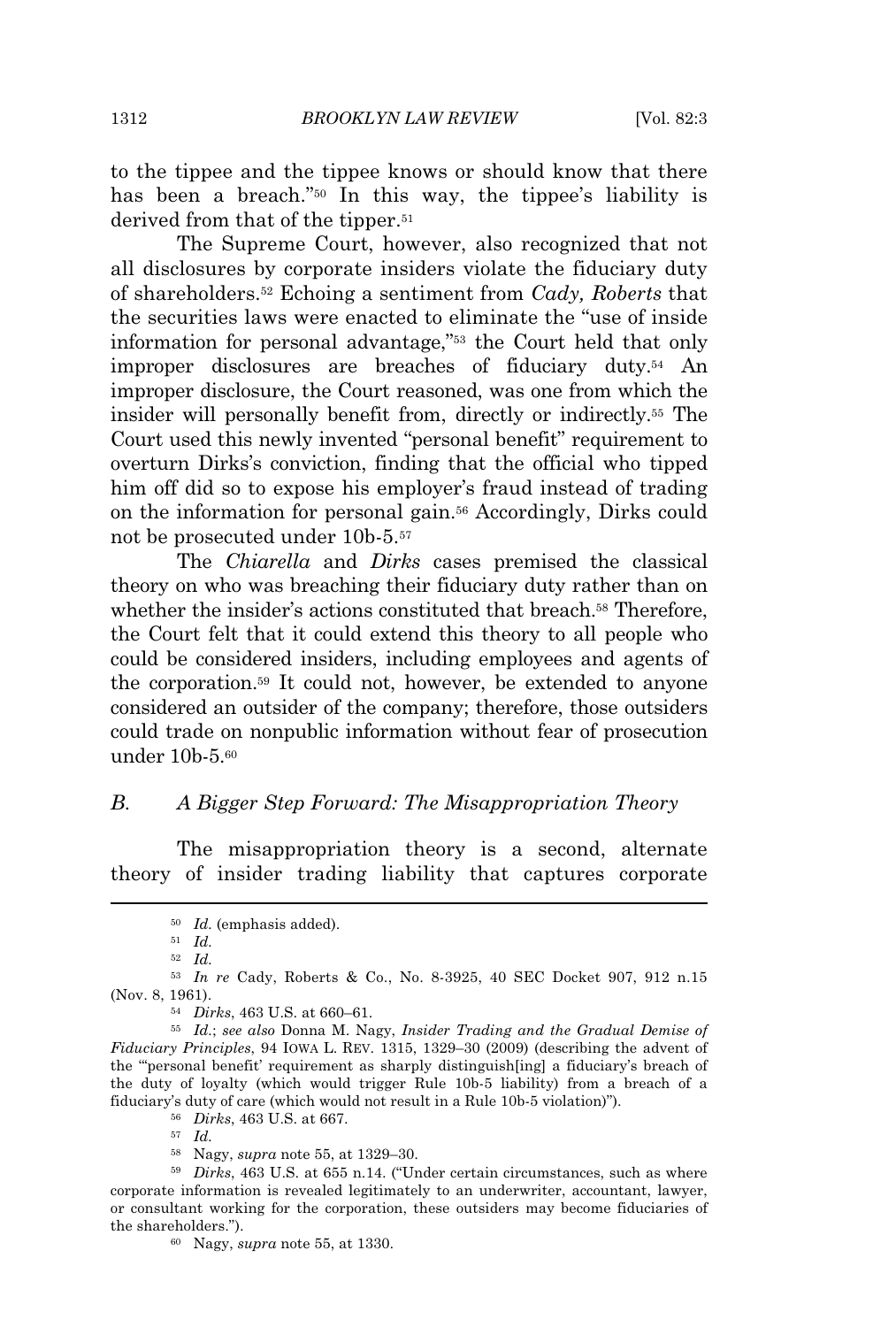outsiders—people who do not work for the company whose securities are illegally traded or people considered temporary insiders under *Dirks*61—who trade on the basis of material nonpublic information. Although the Court did not adopt this theory until *United States v. O'Hagan* in 1997, its first interaction with it was in *Chiarella*. <sup>62</sup> In his concurrence, Justice Stevens argued that Mr. Chiarella had violated 10b-5 by breaching a duty of silence that was "unquestionably owed to his employer and to his employer's customers."<sup>63</sup> In essence, Justice Stevens believed Mr. Chiarella was guilty because he had defrauded the acquiring companies who supplied the tender offers and who trusted that same employer to maintain the confidence of that information.<sup>64</sup> Chief Justice Burger advocated the "fraud-on-the-investors" approach,<sup>65</sup> an even broader version of the misappropriation theory than Justice Stevens's "fraud-on-the-source" approach.<sup>66</sup> In Justice Burger's view, Mr. Chiarella did not defraud the companies who supplied the tender offers but, instead, defrauded the investors with whom he traded by exploiting his knowledge of the tender offers—knowledge that the investors lacked.<sup>67</sup> Like Justice Powell, Justice Stevens and Chief Justice Burger did not focus on the conduct that would have amounted to a breach of fiduciary duty and focused instead on the players involved in the transaction. However, they came to opposite conclusions on who was being harmed by the fiduciary's breach. The Court did not decide whether either conclusion could be a viable alternative in *Chiarella*,<sup>68</sup> and before answering that question, it had to first determine whether the misappropriation theory itself was a viable alternative to the classical theory. A circuit

<sup>61</sup> In a footnote to the *Dirks* opinion, Justice Powell listed "an underwriter, accountant, lawyer, or consultant" as examples of temporary insiders. *Dirks*, 463 U.S. at 655 n.14.

<sup>62</sup> *See* Chiarella v. United States, 445 U.S. 222, 228 (1980) (Stevens, J., concurring); *see also* Stephen M. Bainbridge, *Insider Trading Regulation: The Path Dependent Choice Between Property Rights and Securities Fraud*, 52 SMU L. REV. 1589, 1601–02 (1999) (explaining that the theory's roots are commonly traced to *Chiarella*, Bainbridge notes Chief Justice Burger's dissent in *Chiarella* is also thought to be its point of origin, but, as I explain, its actual origins lie in Justice Stevens's concurrence).

<sup>63</sup> *Chiarella*, 445 U.S. at 238 (Stevens, J., concurring).

<sup>64</sup> *Id.*

<sup>65</sup> Nagy, *supra* note 55, at 1330.

<sup>66</sup> In his dissent, Chief Justice Burger argued that the duty to disclose should be triggered "when an informational advantage is obtained, not by superior experience, foresight, or industry, but by some unlawful means." *Chiarella*, 445 U.S. at 240 (Burger, C.J., dissenting).

<sup>67</sup> *Id* at 243–45.

<sup>68</sup> *Id.* at 238 (Stevens, J., concurring).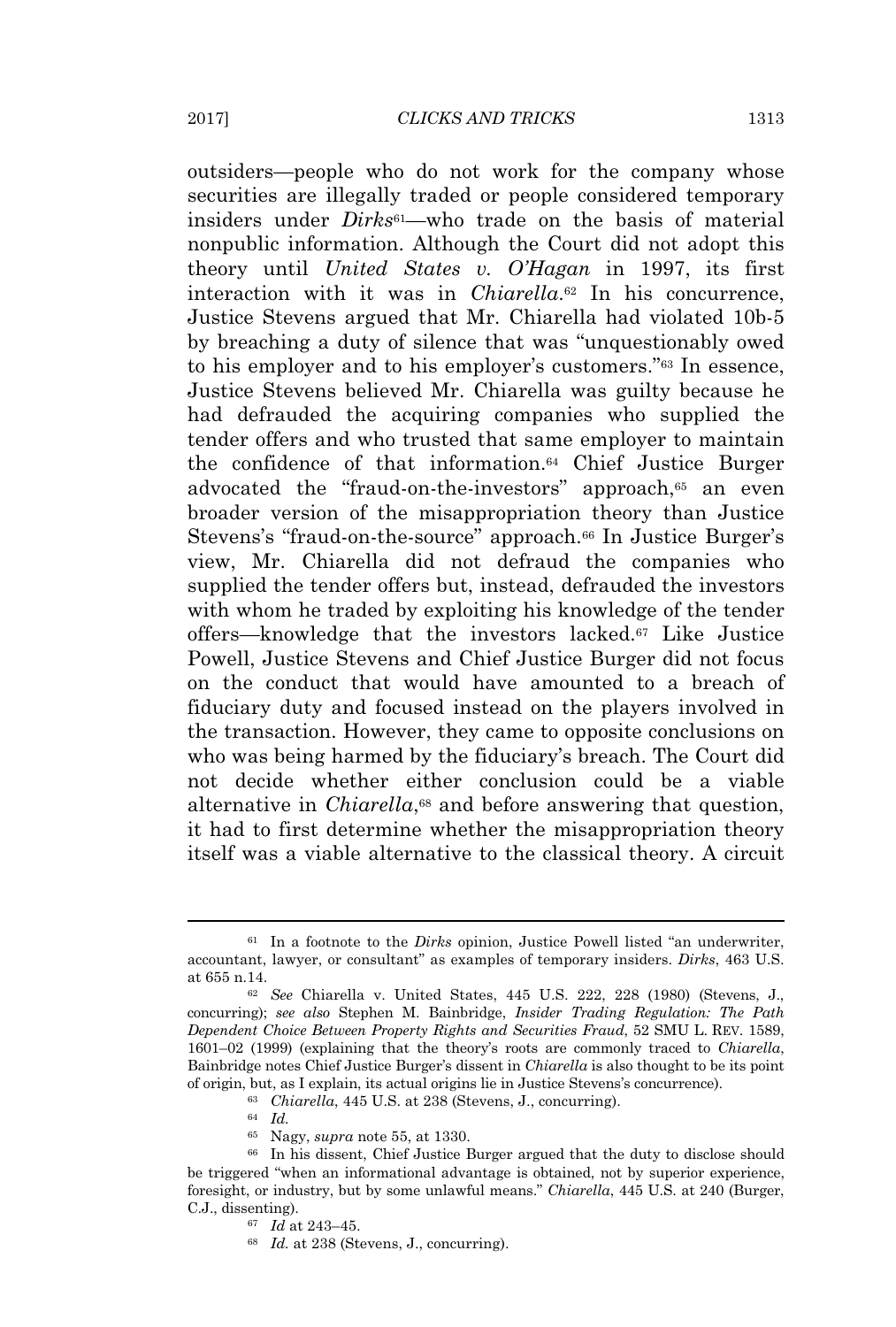split emerged over the next seventeen years resulting from that very question.<sup>69</sup>

The Supreme Court resolved the split in *O'Hagan* by formally endorsing the misappropriation theory, but it chose to do so based on Justice Stevens's fraud-on-the-source theory instead of Chief Justice Burger's fraud-on-the-investors theory.<sup>70</sup> James O'Hagan was a partner at a large Minneapolis law firm who learned that one of his firm's clients, Grand Metropolitan, was planning a tender offer for shares of Pillsbury Corporation.<sup>71</sup> O'Hagan subsequently purchased several shares of Pillsbury stock and sold them for \$4.3 million after Grand Metropolitan publicized the tender offer.<sup>72</sup> A jury convicted him of insider trading under Rule 10b-5, but the Eighth Circuit overturned the conviction, holding that the misappropriation theory was an invalid premise for 10b-5 liability.<sup>73</sup>

The Supreme Court disagreed and endorsed the misappropriation theory in reversing the Eighth Circuit.<sup>74</sup> Writing for the majority, Justice Ginsburg held that this alternate theory creates 10b-5 liability when a person commits fraud "in connection with the purchase or sale of [a] security" by misappropriating confidential information in order to trade on it, thereby breaching a fiduciary duty owed to the source of the information.<sup>75</sup> In Justice Ginsburg's view, that fiduciary duty, unlike the fiduciary duty owed by corporate insiders under the classical theory, is premised on "a fiduciary-turned-trader's deception of those who entrusted him with access to confidential information." <sup>76</sup> O'Hagan had a duty of trust and confidence to his

<sup>76</sup> *Id.* at 652.

<sup>69</sup> In *United States v. Newman*, the Second Circuit agreed with Justice Stevens and affirmed the 10b-5 convictions of employees of an investment banking firm who misappropriated information about potential mergers to three traders and shared the profits made from purchasing the stock of the upcoming merger targets. United States v. Newman, 664 F.2d 12, 16–18 (2d Cir. 1981), *aff'd* 722 F.2d 729 (2d Cir. 1983). The court held that the employees violated a fiduciary duty owed to the source of the merger information, the investment bank and its clients from whom they stole the information. *Id.* By 1991, the Seventh and Ninth Circuits threw their support behind the misappropriation theory, too. *See* SEC v. Cherif, 933 F.2d 403, 410 (7th Cir. 1991); SEC v. Clark, 915 F.2d 439, 453 (9th Cir. 1990). In 1995, however, the Fourth Circuit rejected the misappropriation theory on the grounds that it would hold misappropriators liable without satisfying the deceptive device requirement because there would be no "'misrepresentation' or 'nondisclosure.'" United States v. Bryan, 58 F.3d 933, 949–50 (4th Cir. 1995).

<sup>70</sup> United States v. O'Hagan, 521 U.S. 642, 682 (1997) (Thomas, J., concurring in part and dissenting in part).

<sup>71</sup> *Id.* at 647.

<sup>72</sup> *Id.* at 648.

<sup>73</sup> United States v. O'Hagan, 92 F.3d 612, 614, 617 (8th Cir. 1996), *rev'd by* 521 U.S. 642 (1997), *remanded to* 139 F.3d 641 (8th Cir. 1998).

<sup>74</sup> *Id.* at 655.

<sup>75</sup> *Id.* at 655–56 (alteration in original).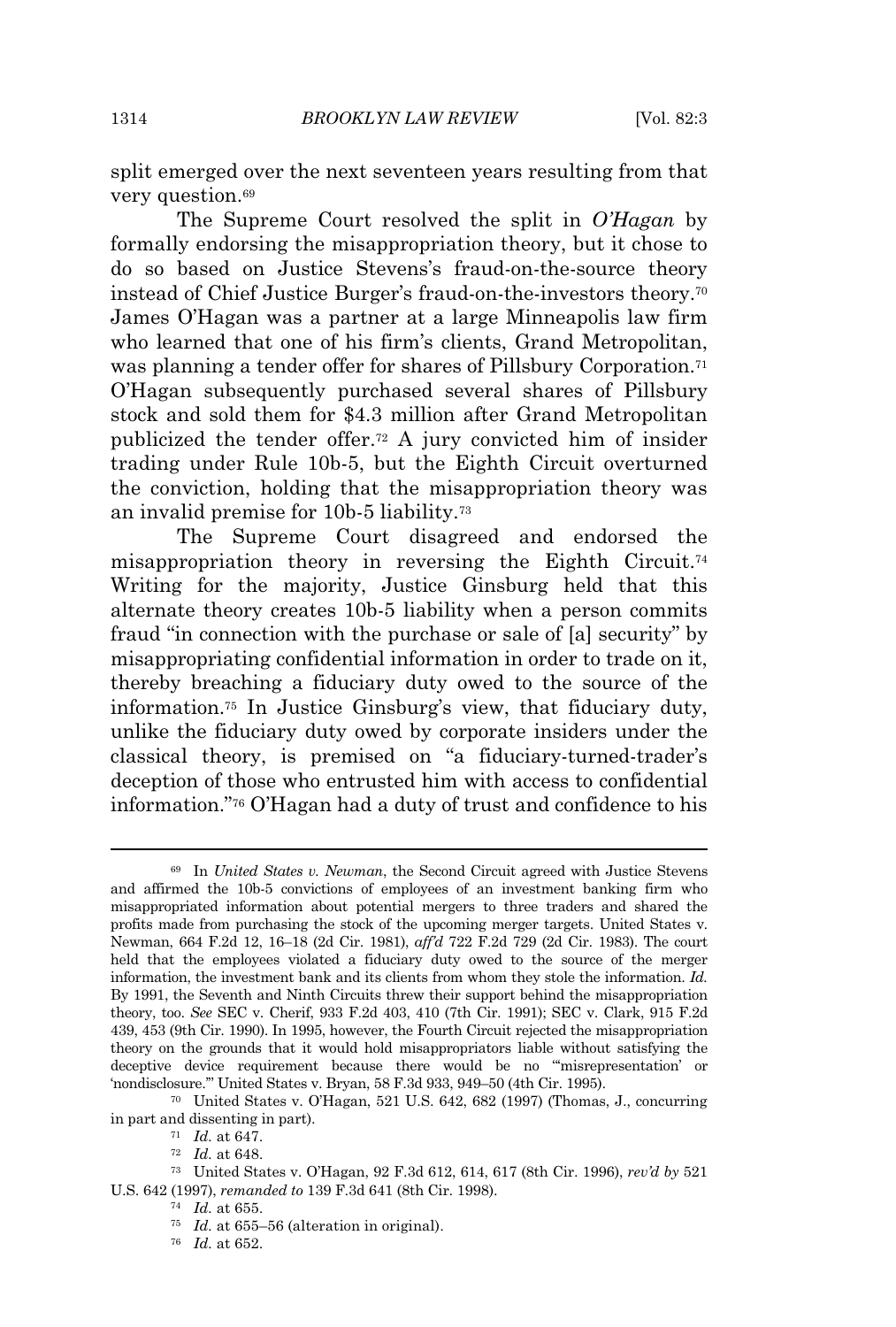law firm and, by extension, his firm's clients, and violated that duty by trading on the nonpublic information he obtained for personal gain.<sup>77</sup> The Supreme Court held that his actions satisfied the "deceptive" requirement of Section 10(b).<sup>78</sup>

The Court in *O'Hagan* also advocated the misappropriation theory as a new method to endorse the efficient market policy considerations that underlie the Securities Act and the Securities Exchange Acts.<sup>79</sup> Justice Ginsburg stressed that the theory was designed to "protec[t] the integrity of the securities markets against abuses by 'outsiders' to a corporation who have access to confidential information that will affect th[e] corporation's security price when revealed."<sup>80</sup> This protection, she reasoned, would promote investor confidence because investors would be reluctant to trade in a market where the use of misappropriated nonpublic information is "unchecked by law."<sup>81</sup>

The Court in *Chiarella* restricted insider trading liability to corporate insiders who owe a fiduciary duty to the source of material nonpublic information.<sup>82</sup> *O'Hagan* expanded the range of activities that give rise to that fiduciary duty, and in so doing, expanded the class of insider trading defendants to include corporate outsiders that misappropriate nonpublic information "in connection with" securities transactions.<sup>83</sup> But the Court declined to expand insider trading liability to those who lack a "fiduciary-like nexus" to the source.<sup>84</sup> In the modern age it is precisely these outsiders, particularly hacker-sellers, that present the greatest threat to the market because they do not need to have a connection with the source of the material nonpublic information to obtain it.

## *C. Expansion to "True" Outsiders: The Affirmative Misrepresentation Theory*

A critical question in the wake of the *O'Hagan* decision was whether the misappropriation theory actually applied to true outside traders, those who did not owe a fiduciary duty to the source of the information. The Second Circuit's decision in *SEC v. Dorozhko* provided an answer that question; its opinion

<sup>77</sup> *Id.* at 659.

<sup>78</sup> *Id.*

<sup>79</sup> *Id.* at 653 n.5.

<sup>80</sup> *Id.* at 653 (alterations in original) (quoting Brief for the United States at 14, United States v. O'Hagan, 521 U.S. 642 (1997) (No. 96-842)).

<sup>81</sup> *Id.* at 658–59.

<sup>82</sup> *See* Chiarella v. United States, 445 U.S. 222, 232 (1980).

<sup>83</sup> *O'Hagan*, 521 U.S. at 655.

<sup>84</sup> Nagy, *supra* note 55, at 1320.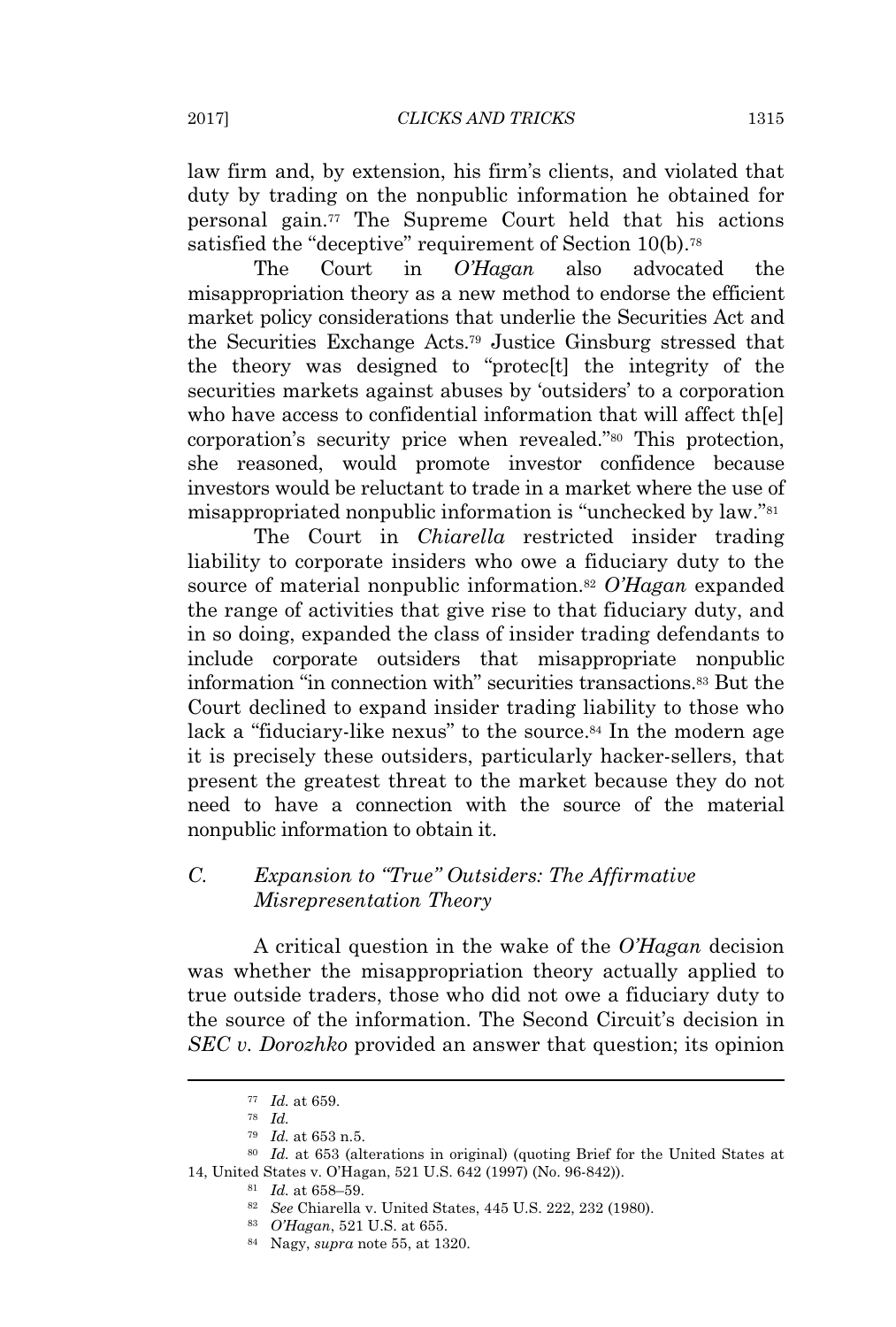simultaneously limited the scope of the misappropriation theory and created a new complimentary theory—known as the affirmative misrepresentation theory—that was not premised on a breach of fiduciary duty.<sup>85</sup>

The facts of the case are a good example of a true outsider whose 10b-5 liability was not considered by the *O'Hagan* court. In early October 2007, IMS Health, Inc., announced that it would release its third-quarter financials on October 17, at 5:00 p.m., and Thomson Financial, Inc. would manage the release.<sup>86</sup> On that afternoon, Oleksandr Dorozhko a Ukrainian citizen—hacked into a server at Thomson Financial, stole the IMS Health earnings report set to be released at 5:00, and subsequently bought \$41,670.90 worth of put options of IMS Health stock.<sup>87</sup> The next day, after IMS Health released its lower-than-expected third-quarter earnings, Dorozhko sold the put options six minutes after the opening bell for a profit of \$286,456.59.<sup>88</sup> The United States District Court for the Southern District of New York denied the SEC's request for a preliminary injunction to prevent Dorozhko from accessing his newly acquired profit.<sup>89</sup> The court held that "computer hacking was not 'deceptive'" because it did not have the requisite breach of a fiduciary duty of disclosure.<sup>90</sup> Dorozhko had no affiliation with either IMS Health or Thomson Financial and, therefore, had no fiduciary duty to disclose.<sup>91</sup> Because there was no fiduciary duty, there was no breach.<sup>92</sup>

On appeal, the Second Circuit Court of Appeals reversed the district court, finding that computer hacking could be considered a deceptive device under 10(b).<sup>93</sup> Controversially, the court also held that breaching a fiduciary duty of disclosure was not a requirement for insider trading liability, saying, "what is sufficient [to prove liability under 10b-5] is not always what is necessary." <sup>94</sup> The Second Circuit distinguished *Dorozhko* from the Supreme Court precedent that the district court relied on, stating that those cases involved fraud based on a breach of fiduciary duty of disclosure.<sup>95</sup> Finding that no such duty existed

<sup>85</sup> SEC v. Dorozhko, 574 F.3d 42, 49–50 (2d Cir. 2009).

<sup>86</sup> *Id.* at 44.

<sup>87</sup> *Id.*

<sup>88</sup> *Id.*

<sup>89</sup> *Id.* at 45 (citing SEC v. Dorozhko, 606 F. Supp. 2d 321, 330 (S.D.N.Y. 2008)).

<sup>90</sup> *Id.*

<sup>91</sup> *Dorozhko*, 606 F. Supp. 2d at 330.

<sup>92</sup> *Id.*

<sup>93</sup> *Dorozhko*, 574 F.3d at 51.

<sup>94</sup> *Id.* at 49.

<sup>95</sup> *Id.* at 48–50.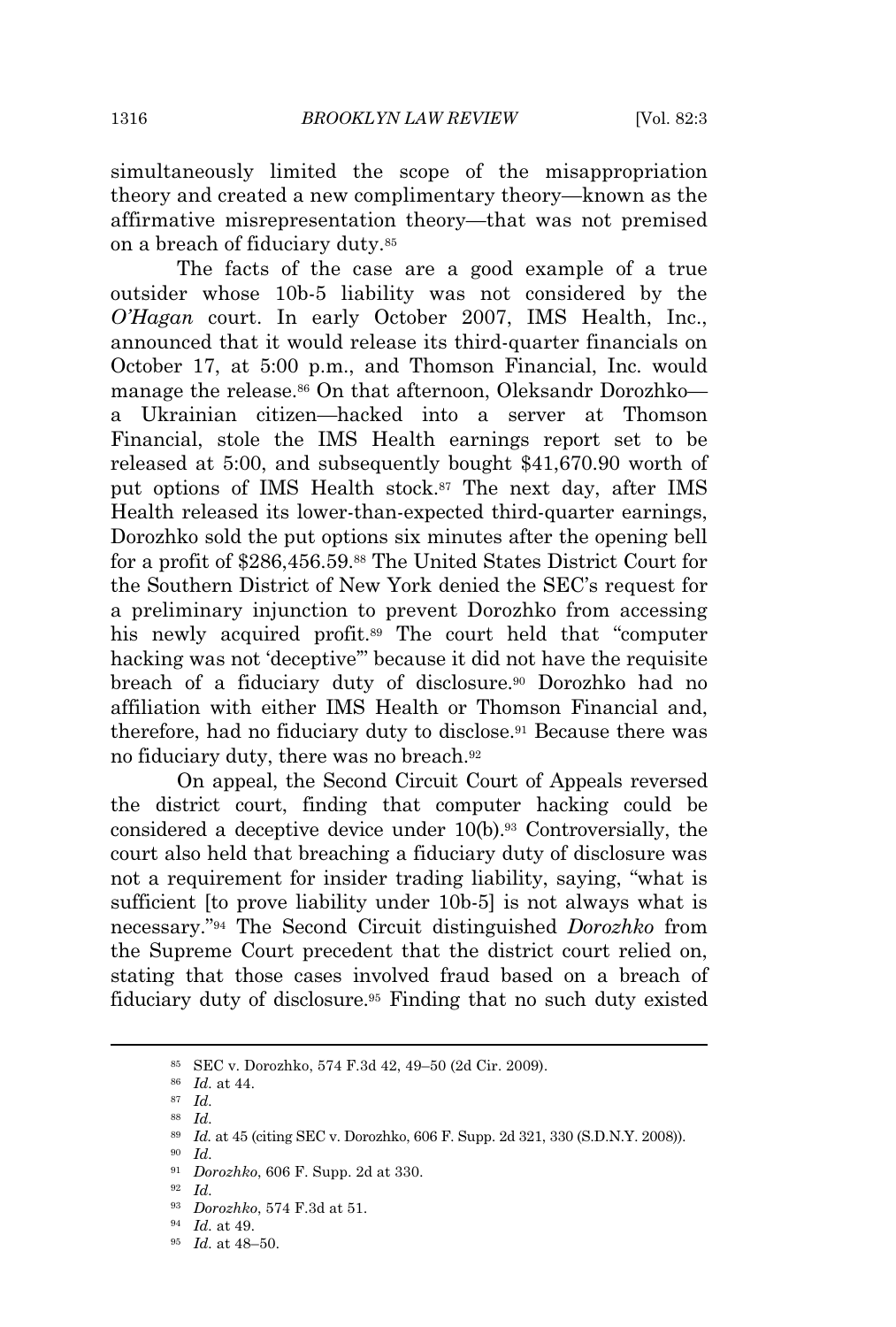for Dorozhko in the case at bar, the court agreed with the SEC and characterized Dorozhko's actions as fraud based on affirmative misrepresentation.<sup>96</sup> Essentially, Dorozhko misrepresented himself to access Thomson Financial's computer system, appearing as a person who could legally access the earnings report but who in reality had no such permission to do so.<sup>97</sup>

The court also discussed the relevance of Dorozhko's method of hacking to his liability under 10b-5.<sup>98</sup> It held that if a person misrepresents his identity to gain access to a server and then steals information off of the server to trade on it, those actions would be "plainly 'deceptive' within the ordinary meaning of the word" and thus prohibited by 10b-5.<sup>99</sup> However, the court remanded the question of whether "exploiting a weakness in an electronic code to gain unauthorized access is 'deceptive'" and prohibited by 10b-5 to the district court.<sup>100</sup> On remand, the SEC moved for and was granted summary judgment, and the question was never answered.<sup>101</sup>

As in *Chiarella*, *Dirks*, and *O'Hagan*, the deciding court also bolstered its new theory of insider trading with policy considerations. The Second Circuit stated that the affirmative misrepresentation theory is consistent with "the Supreme Court's oft-repeated instruction that Section 10(b) 'should be construed not technically and restrictively, but flexibly to effectuate its remedial purposes.'"<sup>102</sup> It is unlikely that the authors of the Security Act and the Securities Exchange Act contemplated Dorozhko's actions, but it is likely that they crafted the acts with broad enough language to imbue 10b-5 liability on him nonetheless.<sup>103</sup>

The classical, misappropriation, and affirmative misrepresentation theories have stretched the boundaries of insider trading liability well beyond its original restriction to corporate insiders. Of the three theories, the last is perhaps the broadest and most aggressive expansion of insider trading

<sup>99</sup> *Id.* at 51.

<sup>102</sup> *Dorozhko*, 574 F.3d at 49 (quoting SEC v. Zandford, 535 U.S. 813, 819 (2002)).

<sup>103</sup> Alan Turing, often considered the father of modern computers, did not write the paper that first described the principles of modern computing until 1936. A.M. Turing, *On Computable Numbers, with an Application to the Entscheidungsproblem*, 42 PROC. LONDON MATHEMATICAL SOC'<sup>Y</sup> 230, 230–65 (1936). The Securities Act was promulgated in 1933, and the Securities Exchange Act in 1934.

<sup>96</sup> *Id.* at 49–51.

<sup>97</sup> *Id.* at 44, 49.

<sup>98</sup> *Id.*

<sup>100</sup> *Id.*

<sup>101</sup> SEC v. Dorozhko, Release No. 21465, 2010 WL 1213430 (Mar. 29, 2010).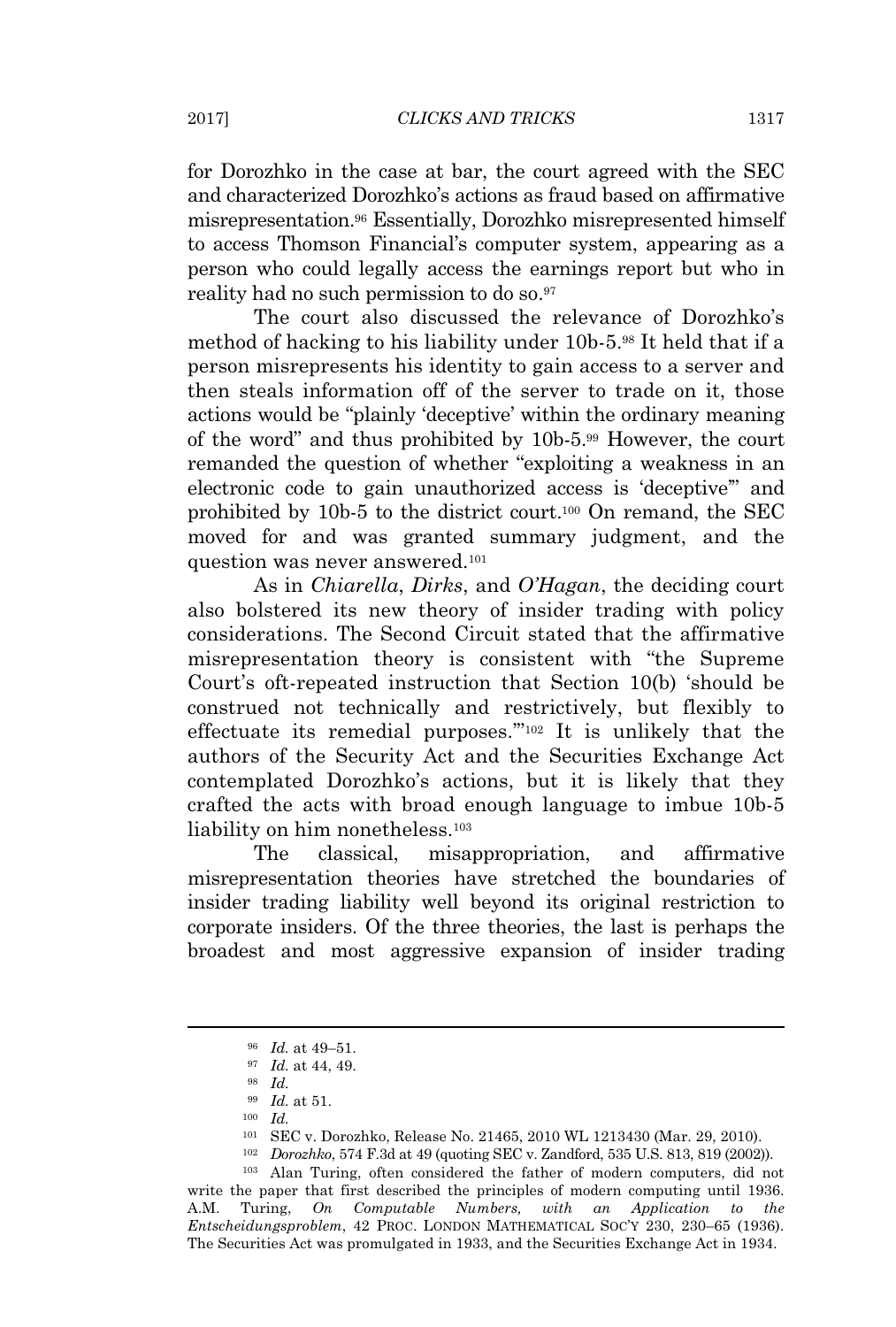liability.<sup>104</sup> By abandoning the fiduciary realm of the classical and misappropriation theories, the affirmative misrepresentation theory expands liability to true outsiders who lack the "fiduciary like nexus" required by those theories.<sup>105</sup> Dorozhko is an example of such an outsider, a hacker who had no fiduciary allegiance to the company whose information he stole, IMS Health, or to the company that housed the information that he stole, Thomson Financial.<sup>106</sup> His liability, therefore, falls outside of the classical and misappropriation theories because it cannot be premised on their fiduciary principles; he is, however, liable under the affirmative misrepresentation theory because he fraudulently misrepresented himself as a person who could legally access the inside information held by Thomson Financial when he hacked into the server. As the next part demonstrates, however, the affirmative misrepresentation theory does not capture all types of computer hacking.

II. A NEW APPROACH TO AN OLD CRIME: WHY THE HACKER-SELLER DOES NOT FIT UNDER THE THREE MAJOR THEORIES OF INSIDER TRADING LIABILITY

Although the advent of the classical, misappropriation, and affirmative misrepresentation theories expanded the limits of insider trading liability, the case of the hacker-seller falls outside the domain of those theories for three reasons. First, they do not owe a fiduciary duty toward either the corporation or the source of the material nonpublic information. Second, the holding in *Dorozhko* only creates liability for hacking that is considered "plainly 'deceptive.'"<sup>107</sup> It correctly implies, however, that not all hacking fits that mold; as such, the hacker-seller's liability under 10b-5 must turn on whether the method of hacking is deceptive under 10b-5. Third, and most importantly, the hacker-seller's conduct does not directly relate to, (i.e., is not "in connection with"), the unlawful securities transaction because they do not actually trade on the information they acquire. These three reasons indicate that 10b-5 is not the proper part of the Exchange Act with which to charge hacker-sellers for insider trading. Instead, Section 20(e), the aiding and abetting provision of the Exchange Act, is a more effective provision with which to charge hacker-sellers.

<sup>104</sup> Donna M. Nagy, *Reframing the Misappropriation Theory of Insider Trading Liability: A Post-*O'Hagan *Suggestion*, 59 OHIO ST. L.J. 1223, 1251–56 (1998).

<sup>105</sup> Nagy, *supra* note 55, at 1320.

<sup>106</sup> *Dorozhko*, 574 F.3d at 49–51.

<sup>107</sup> *Id.* at 51.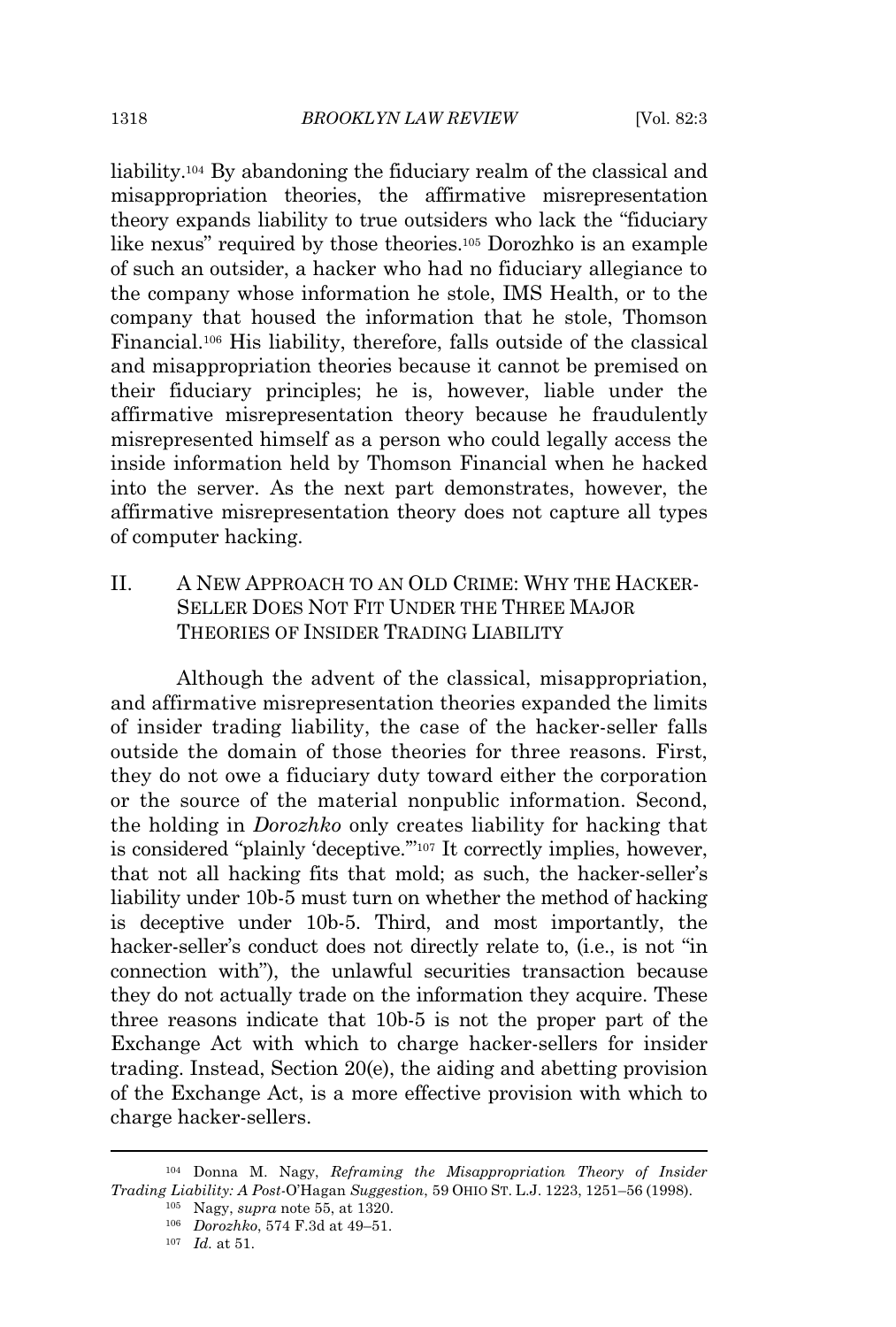#### *A. Hacker-Sellers Are Not Fiduciaries*

The classical theory of insider trading premises 10b-5 liability on a corporate insider's breach of fiduciary duties owed to the corporation and its shareholders by trading on material nonpublic information or failing to disclose such information before trading.<sup>108</sup> Hacker-sellers do not work for the corporation whose information they trade on or sell; as such, they are not corporate insiders and owe no fiduciary duty to the corporation or to its shareholders.<sup>109</sup> Therefore, hacker-sellers cannot be liable under the classical theory.

The absence of fiduciary duty manifests differently in the misappropriation theory. In *O'Hagan*, the Supreme Court premised the misappropriation theory on the breach of a fiduciary duty owed to the source of the information. A misappropriator's "deception" occurs when he or she feigns "loyalty to the principal while secretly converting the principal's information for personal gain."<sup>110</sup> All hackers, including hacker-sellers, cannot be held under this standard because they have no loyalty to the source of the information.<sup>111</sup> They never agree to maintain the confidence of the source's information because they never transact with the source from which they acquire the information. In fact, the hacker-seller often does not even acquire the information from the would-be-source itself.<sup>112</sup> Put simply, there is no relationship between the hacker-seller and the source that gives rise to a fiduciary duty owed by the former to the latter; therefore, hackersellers also cannot be liable under the misappropriation theory.

#### *B. Not All Hacking Is "Plainly Deceptive"*

While the previous section demonstrates how it is relatively simple for hacker-sellers to evade liability under the classical and misappropriation theories, it is more difficult for them to escape the affirmative misrepresentation theory. While the *Dorozhko* court's discussion of deceptive conduct under the affirmative misrepresentation theory is a step in the right direction, it left several cracks for hacker-sellers to slip through. This section picks up where the Second Circuit left off by

<sup>108</sup> *See* Chiarella v. United States, 445 U.S. 222 (1980) (holding that liability under the classical theory is premised on an insider's fiduciary duty to disclose material nonpublic information).

<sup>109</sup> *Dorozhko*, 574 F.3d at 49.

<sup>110</sup> United States v. O'Hagan, 521 U.S. 642, 653 (1997) (quoting Brief for the United States, *supra* note 80, at 17).

<sup>111</sup> Nagy, *supra* note 104, at 1253–54.

<sup>112</sup> *See, e.g.*, *Dorozhko*, 574 F.3d at 43–44.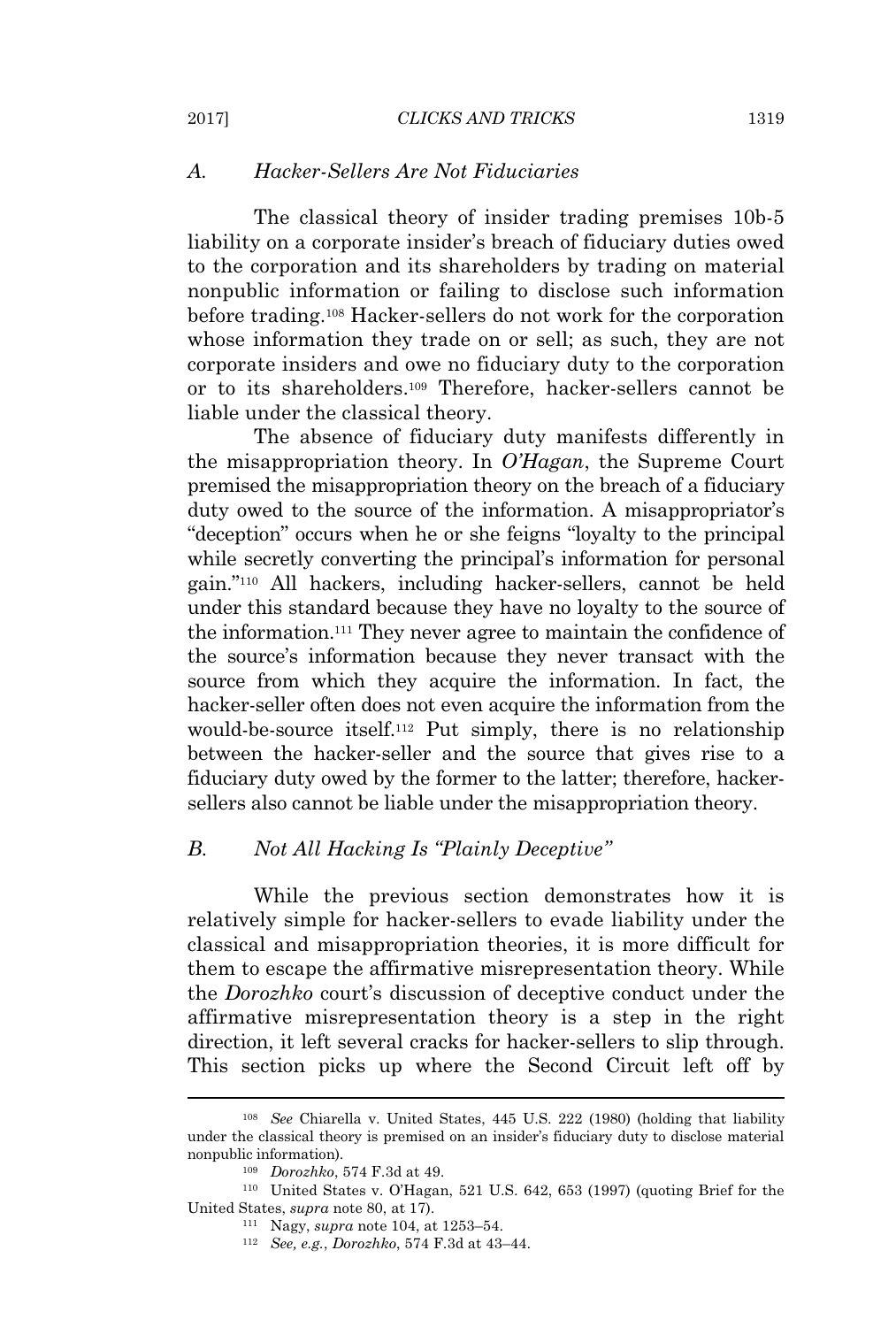qualifying its rudimentary distinction between misrepresenting oneself to a computer and exploiting a structural weakness. The court strongly implied that not all hacking would be considered deceptive conduct but did not answer what conduct would or would not be deceptive.<sup>113</sup> The court correctly pointed out that hacking involving affirmative misrepresentations to the computer does carry 10b-5 liability, but hacking that exploits structural deficiencies cannot carry 10b-5 liability because the computer is not being "deceived" by the hack. As such, the affirmative misrepresentation theory only applies to a subset of hackers, regardless of whether they trade on the information themselves or sell it to others and is, therefore, inadequate in imbuing liability on hacker-sellers.

> 1. Misrepresentative Hacking Versus Structural Hacking

Say Corporation *X* keeps its earnings reports in a combination safe in the basement of its headquarters until they are released to the public. Tanya Trader, an independent trader, wants to acquire this information before it becomes public so she can trade on it, but since she does not know how to break into *X*'s safe to get the reports she hires Harry Hacker, a professional safecracker, to do it for her. Harry has two ways to break into the safe. He can misrepresent himself and appear as a legitimate entrant by obtaining the combination and entering it, thereby making the safe grant him access to its contents. Alternatively, Harry can exploit structural weaknesses in the safe by drilling into it, blowing its doors off, or stealing the entire physical object to acquire the information. Harry and Tanya get the information they desire regardless of which option Harry chooses; however, Harry would only be liable for insider trading under the affirmative misrepresentation theory for the former conduct because Harry is deceiving the system into granting him legitimate access. In the digital world, Harry's two options are also present, but manifest themselves in different ways.

#### *a. Misrepresentative Hacking*

Misrepresentative computer hacking describes conduct where the hacker attempts to gain access to the computer or information system by hiding his true identity and appearing as a legitimate user. There are several ways the hacker can do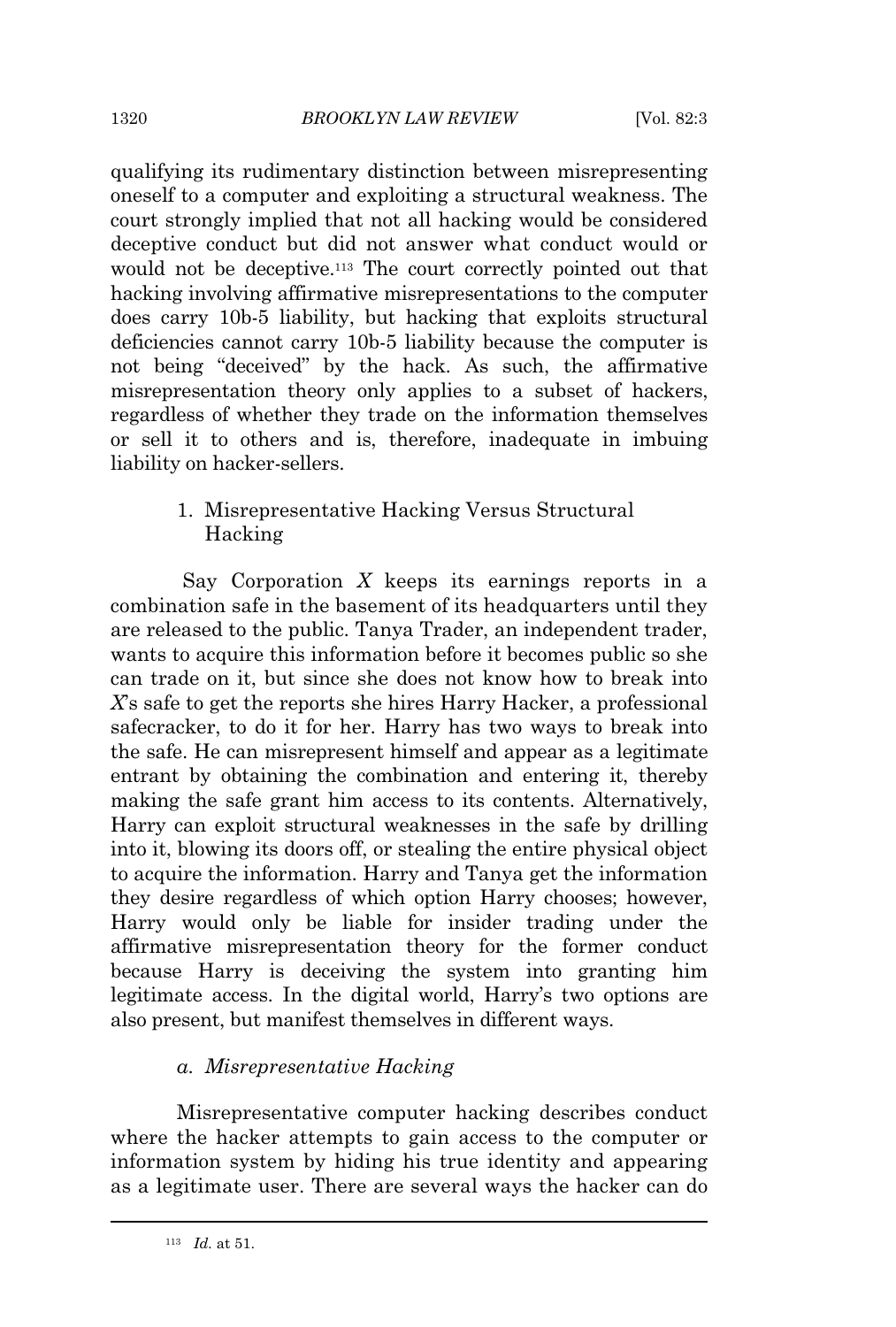this, including password cracking, phishing, viruses, worms, and Trojan horses.

Password cracking is the process of recovering passwords from data that has been stored or transmitted by a computer system.<sup>114</sup> The hacker runs a program that repeatedly checks possible combinations against a custom character set until it finds the right one. A common and extremely effective example of password cracking is brute force, where the computer program tries every type of password until it succeeds.<sup>115</sup> The time it takes to crack a password is proportional to bit strength,<sup>116</sup> which is the estimate of the average number of times an attacker who does not have direct access to the password would need to guess it correctly.<sup>117</sup> Once the hacker gets the correct password, the computer will grant him access as though he were a legitimate user.

Phishing is the attempt to acquire sensitive information by masquerading as a trustworthy entity in an electronic communication.<sup>118</sup> The hacker typically sends a seemingly benign email, or "hook," that victims receive directing them to a fraudulent website where they are tricked into divulging sensitive information by displaying messages such as "verify your account" or "confirm billing information."<sup>119</sup> The fraudulent websites will be crafted to look exactly like the real ones, and the user will be deceived into thinking the prompts are legitimate when they are not. Essentially, the fake websites are "bait" set by the hacker to get a user, the "fish," to reveal private information.

Viruses and worms are harmful computer programs that modify other computer programs to replicate the virus or worm repeatedly until the computer crashes. Once the program enters the computer, it secretly prompts the computer's operating system to add a copy of the virus or worm to the target program.<sup>120</sup> The only difference between viruses and worms is that the virus requires human action to infect the computer; worms infect using a computer network, without human input.

<sup>119</sup> *Id.*

<sup>120</sup> Peter J. Denning, *Computer Viruses*, *in* COMPUTERS UNDER ATTACK: INTRUDERS, WORMS, AND VIRUSES 285–87 (Peter J. Denning ed., 1990).

<sup>114</sup> WILLIAM E. BURR ET AL., NAT'L INST. OF STANDARDS & TECH., U.S. DEP'T OF COMMERCE, ELECTRONIC AUTHENTICATION GUIDELINE 104 (2013).

<sup>115</sup> *Brute Force Attack*, TECHOPEDIA, https://www.techopedia.com/definition/18 091/brute-force-attack [https://perma.cc/CC7L-PEFZ].

<sup>116</sup> BURR ET AL., *supra* note 114, at 104–05.

<sup>117</sup> *Security Tip (ST04-002): Choosing and Protecting Passwords*, US-CERT (May 21, 2009), https://www.us-cert.gov/ncas/tips/ST04-002 [https://perma.cc/2U7F-NZDR].

<sup>118</sup> Zulfikar Ramzan, *Phishing Attacks and Countermeasures*, *in* HANDBOOK OF INFORMATION AND COMMUNICATION SECURITY 433–34 (Peter Stavroulakis & Mark Stamp eds., 2010).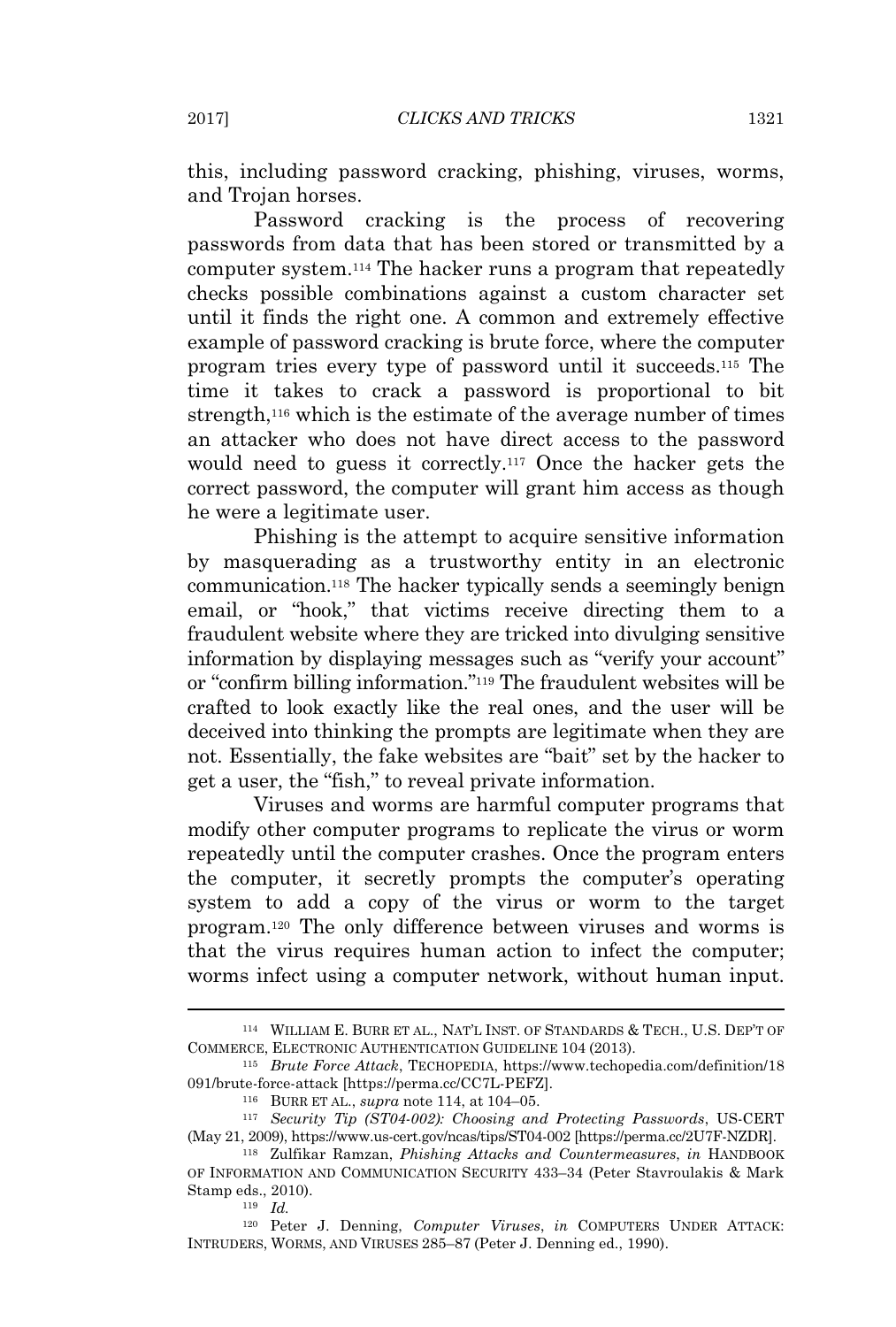In the securities context, the virus or worm is harmful when it contains a payload, or code designed to exfiltrate data from the host computer.<sup>121</sup> The hacker dupes the user into allowing the virus or worm to enter the computer by using tactics such as phishing to make the message containing the virus or worm seem harmless.<sup>122</sup> Once the virus or worm has entered the computer, it launches the payload to steal sensitive information from the user.

Trojan horses misrepresent themselves as useful or routine in order to persuade a user to install it.<sup>123</sup> Like viruses or worms, Trojan horses are generally spread by some form of social engineering<sup>124</sup> where the user is duped into opening the device—usually an email—that contains it.<sup>125</sup> Their ability to steal a user's information once on the system depends on the type of Trojan.<sup>126</sup> For example, password-stealing Trojans look for saved passwords on the user's computer and then email them to the perpetrator.<sup>127</sup>

Password cracking, phishing, viruses, worms, and Trojan horses are all forms of misrepresentative hacking because the hacker must appear legitimate to the user or computer in order for these techniques to be successful. The hacker employs password cracking or phishing to acquire the correct password and then enters the system by logging in with the correct information. The computer believes the hacker is a legitimate user because the correct information was entered, so it grants the hacker access. Similarly, the hacker appears as a legitimate entity when employing a virus, worm, or Trojan horse by disguising the malware in seemingly benign emails or websites; the users are tricked into opening the email or interacting with the website because they think it looks safe.<sup>128</sup> In either case, the hacker is

<sup>121</sup> *Payload*, TECHOPEDIA, https://www.techopedia.com/definition/5381/payload [https://perma.cc/MN52-ZWFX].

<sup>122</sup> *What Is the Difference: Viruses, Worms, Trojans, and Bots?*, CISCO, http:// www.cisco.com/web/about/security/intelligence/virus-worm-diffs.html [https://perma.cc/Y D5N-WEWW].

<sup>123</sup> CARL E. LANDWEHR ET AL., NAT'L RESEARCH LAB., A TAXONOMY OF COMPUTER PROGRAM SECURITY FLAWS, WITH EXAMPLES 7 (1993).

<sup>124</sup> Social engineering is "the art of manipulating people so they give up confidential information." *What Is Social Engineering?*, WEBROOT, https://www.webroot. com/us/en/home/resources/tips/online-shopping-banking/secure-what-is-social-engineering

<sup>[</sup>https://perma.cc/58K7-JPVQ]. Criminals or hackers use different tricks to masquerade as harmless people—such as pretending to be a known friend of the user or sending the user an email saying they won a contest—and ask the user to provide confidential information. *Id.* By posing as someone the user trusts, the user is more inclined to divulge sensitive information. *Id.*

<sup>125</sup> *See supra* sources cited in notes 122–123.

<sup>126</sup> Robert Siciliano, *What Is a Trojan Horse?*, INTEL SEC. (Oct. 27, 2014), https://blogs.mcafee.com/consumer/trojan-horse/ [https://perma.cc/Q9Q2-2LQG].

<sup>127</sup> *Id.*

<sup>128</sup> LANDWEHR ET AL., *supra* note 123, at 7.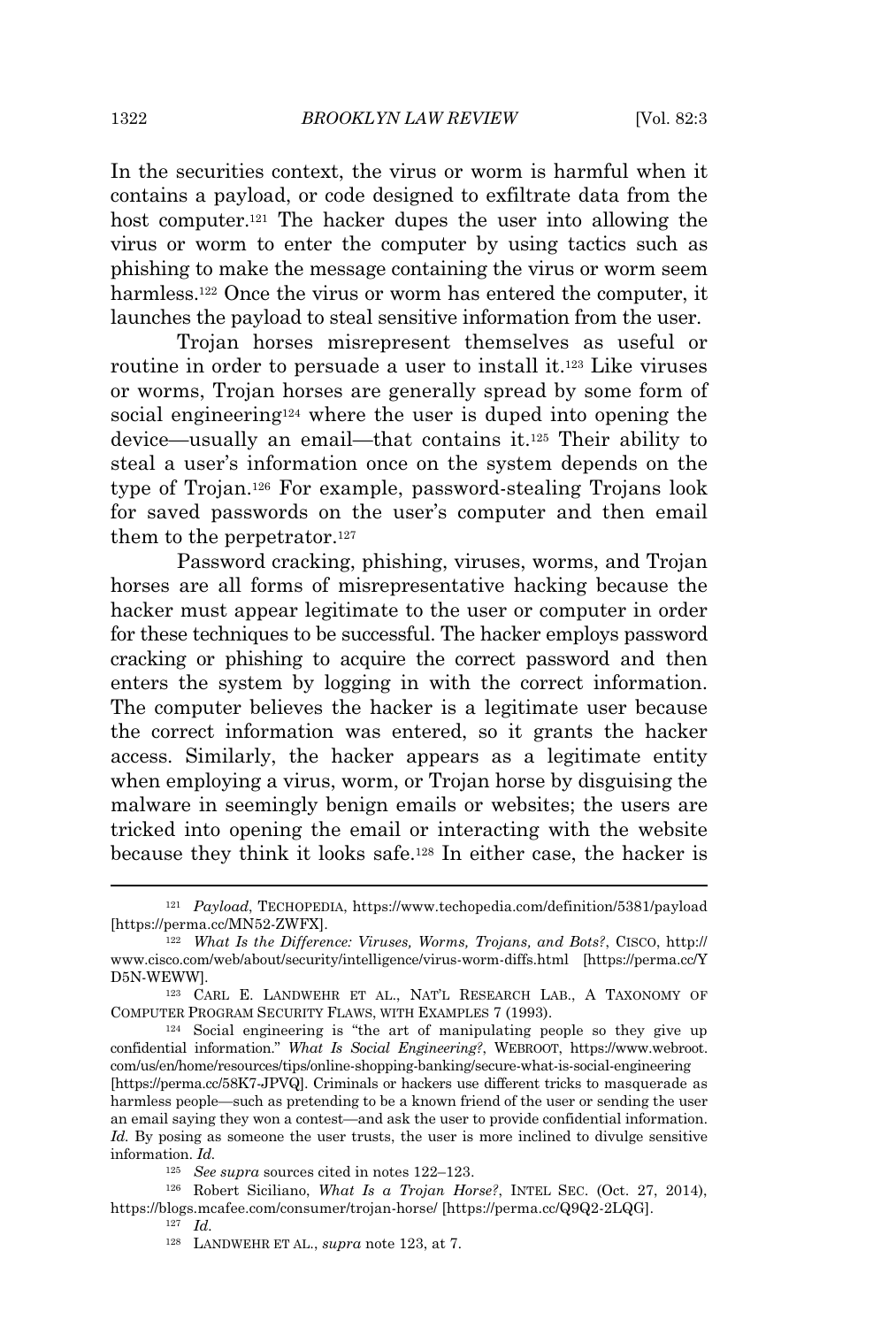misrepresenting his identity to the target to acquire sensitive information; he is appearing as a legitimate entity to the computer when, in fact, he is not.

It is this form of hacking that Dorozhko used to acquire information about IMS Health's earnings from Thomson Financial.<sup>129</sup> He deceived the Thomson Financial security system by appearing as a legitimate user who had authorized access to the confidential information about IMS Health.<sup>130</sup> As such, Dorozhko's conduct was deceptive under 10b-5.

#### *b. Structural Hacking*

Structural hacking describes conduct where the hacker exploits structural deficiencies in the computer to obtain valuable information contained within. Like misrepresentative hacking, there are several ways this can be done, such as physical exploitation or code injections.

Not all hacking occurs digitally; "you can spend millions of dollars protecting your network, but [many organizations] are leaving the front door wide open."<sup>131</sup> It is often just as effective for hackers to exploit physical components of the networks or the facilities themselves to acquire the information they desire.<sup>132</sup> The physical design flaws in the rooms where the data is stored, such as raised floors built for running cables and cooling apparatuses, can easily be subjugated.<sup>133</sup> Or perhaps, if they are bold enough, the hacker can walk through the unlocked front door.<sup>134</sup>

Code injections are attacks in which hackers inject malicious code into computer programs that override the programs so they act according to the hacker's wishes.<sup>135</sup> A common type of injection is the Structured Query Language

<sup>135</sup> Raghunathan Srinivasan & Partha Dasgupta, *Towards More Effective Virus Detectors*, ARIZ. STATE UNIV., http://cactus.eas.asu.edu/partha/Papers-PDF/2007/raghucsi.pdf [https://perma.cc/3VRT-ZMDS].

<sup>129</sup> Posthearing Memorandum of Law at 4, 8, SEC v. Dorozhko, 606 F. Supp. 2d 321 (S.D.N.Y. Dec. 5, 2007) (No. 1:07-CIV-09606 (NRB)).

<sup>130</sup> *Id.* at 4.

<sup>131</sup> Kelly Jackson Higgins, *Five Ways to (Physically) Hack a Data Center*, DARKREADING (May 17, 2010), http://www.darkreading.com/five-ways-to-(physically) hack-a-data-center/d/d-id/1133615 [https://perma.cc/KL7F-3PC9] (alteration in original) (quoting Ryan Jones, senior security consultant with Trustwave's SpiderLabs).

<sup>132</sup> *Id.*

<sup>133</sup> *Id.*

<sup>134</sup> *See, e.g.*, Steve Ragan, *Hackers Suggest They Had Physical Access During Attack on Sony Pictures*, CSO (Nov. 25, 2014), http://www.csoonline.com/article/2851649/ physical-security/hackers-suggest-they-had-physical-access-during-attack-on-sony-pictures. html [http://perma.cc/EY4D-5N38] (discussing the ramifications of allegations that the hackers who broke into Sony's network had physical access because the network never locks the doors to its actual databases and may have had inside help).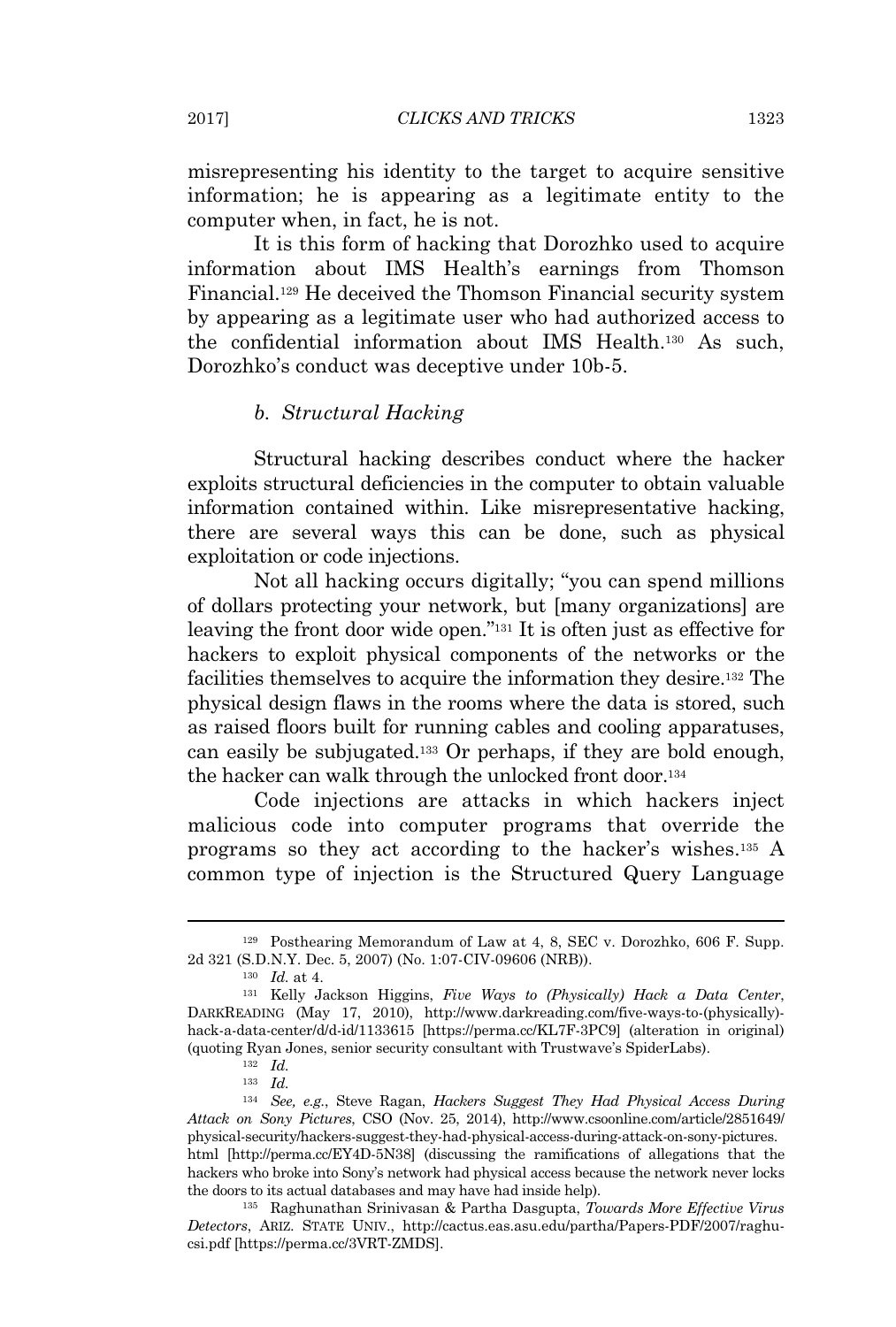(SQL) injection.<sup>136</sup> SQL is the standard operating language in most computers that helps users navigate information databases on all computing platforms. An SQL injection attacks vulnerabilities in this language<sup>137</sup> by inserting a certain predesigned malicious code that manipulates the SQL to grant the hacker unauthorized access.

Neither physical hacking nor SQL injections require the hacker to misrepresent his identity to the computer or system in order to gain unauthorized access. In fact, there is no need for misrepresentation because the hacker does not attempt to appear legitimate at all. Unlike misrepresentative hacks where the hacker must trick the system into believing that nothing is wrong because they are entering as seemingly legitimate users, in structural hacks the system is aware that something is wrong, but is powerless to fix the problem.

# 2. Misrepresentative and Structural Hacking Under *Dorozhko*

*Dorozhko* hinted that hacking can be divided into these two groups of conduct: misrepresentative hacking and structural hacking. As this note argues, however, only misrepresentative hacking gives rise to 10b-5 liability because the hacker impersonates someone with legitimate access to the information when he interacts with the computer, thereby satisfying the deceptive device element of the statute. This analysis could acquit hacker-sellers if they used structural hacking to acquire the material nonpublic information, but cases like *SEC v. Dubovoy* demonstrate that this is clearly not always the case. The hackers in *Dubovoy* satisfied the deceptive device requirement when they used password-based hacking to acquire nonpublic press releases.<sup>138</sup> However, they also hacked several times using SQL injections, and this conduct did not involve a deceptive device because they were exploiting structural deficiencies instead of misrepresenting their identities to appear as legitimate users.<sup>139</sup> Therefore, these latter instances of hacking do not give rise to 10b-5 liability because the deceptive

<sup>136</sup> *See* Mike Chapple, *What Is SQL?: Introduction to the Structured Query Language*, THOUGHTCO. (Dec. 11, 2016), https://www.thoughtco.com/what-is-sql-1019769 [https://perma.cc/8D2G-R5PZ].

<sup>137</sup> STEPHEN KOST, INTEGRITY CORP., AN INTRODUCTION TO SQL INJECTION ATTACKS FOR ORACLE DEVELOPERS 4–6 (2004); *see also* Sumner Lemon, *Mass SQL Injection Attack Targets Chinese Web Sites*, IDG NEWS SERV. (May 19, 2008), http://www. pcworld.com/article/146048/article.html [https://perma.cc/FS6P-ZFGA].

<sup>138</sup> Complaint for Violations of the Federal Securities Laws, *supra* note 2, at 21–22.

<sup>139</sup> *Id.*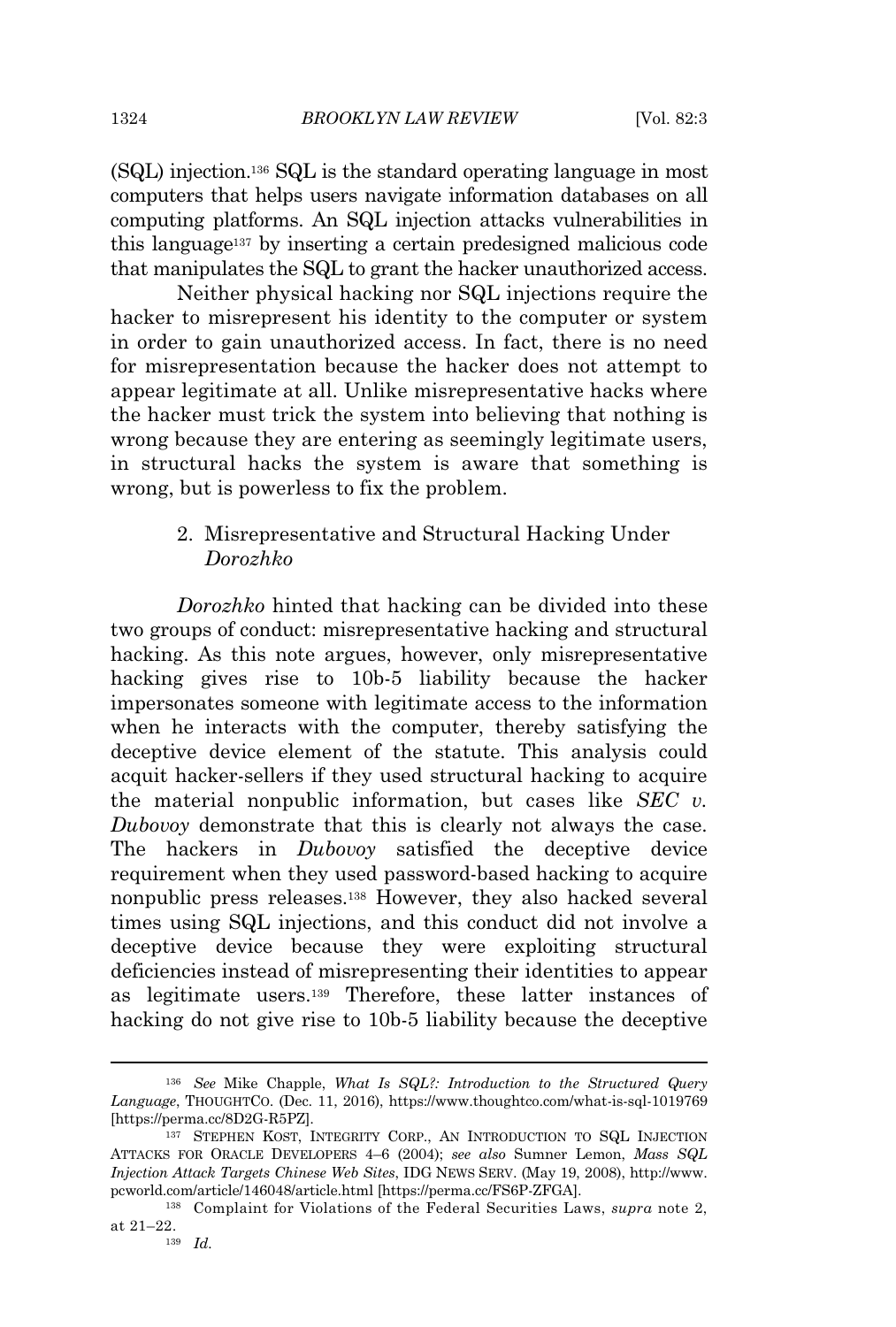device requirement is not satisfied. While the distinction between the two types of hacking is important, it can only partially exculpate hacker-sellers depending on the type of hacking they employ.

# *C. Why Charging Hacker-Sellers Under 10b-5 Stretches the "In Connection With" Requirement Too Far*

In *Chiarella*, <sup>140</sup> *O'Hagan*, <sup>141</sup> and *Dorozhko*, <sup>142</sup> 10b-5's requirement that the criminal must use a deceptive device "in connection with" the sale of securities was satisfied because the defendant used the deceptive device to acquire material nonpublic information and then traded on that information himself. In the case of a hacker-seller, the connection is much less apparent because the same person did *not* perpetrate the deceptive act and the securities transaction. More than one person's actions were required to create liability under 10b-5: The hackers hacked but did not trade; the traders traded but did not hack. The previous part of this note demonstrated that hacker-sellers are partially exculpated from 10b-5 liability based on the type of hack they carried out. By contrast, hacker-sellers fail to satisfy the "in connection with" requirement regardless of the type of hack they employ because they do not subsequently trade on the information they acquire.

In *O'Hagan*, the Court construed the "in connection with" requirement to mean that the "fraud is consummated, not when the fiduciary gains the confidential information, but [rather] when . . . the information [is used] to purchase or sell securities."<sup>143</sup> "This hurdle is necessary" in misappropriation cases because the investor's breach of fiduciary duty to his source occurs not when he acquires the information, but when he uses it to purchase or sell securities.<sup>144</sup> Affirmative misrepresentation cases differ because "the fraudulent act is the misrepresentation itself";

<sup>140</sup> Chiarella v. United States, 445 U.S. 222 (1980) (explaining how the defendant deciphered codes about potential tender offers and then purchased securities in those companies before the offers were announced).

<sup>141</sup> United States v. O'Hagan, 521 U.S. 642, 653 (1997) (explaining how the defendant learned of the tender offer his firm had planned and then bought the target company's stock before the offer was announced).

 $142$  SEC v. Dorozhko, 574 F.3d 42, 44 (2d Cir. 2009) (explaining how the defendant hacked into Thomson Financial to acquire IMS press releases about its earnings report and subsequently bought options in IMS before the report was released to the public).

<sup>143</sup> *O'Hagan*, 521 U.S. at 656.

<sup>144</sup> Elizabeth A. Odian, Note, SEC v. Dorozhko*'s Affirmative Misrepresentation Theory of Insider Trading: An Improper Means to a Proper End*, 94 MARQ. L. REV. 1313, 1337 (2011).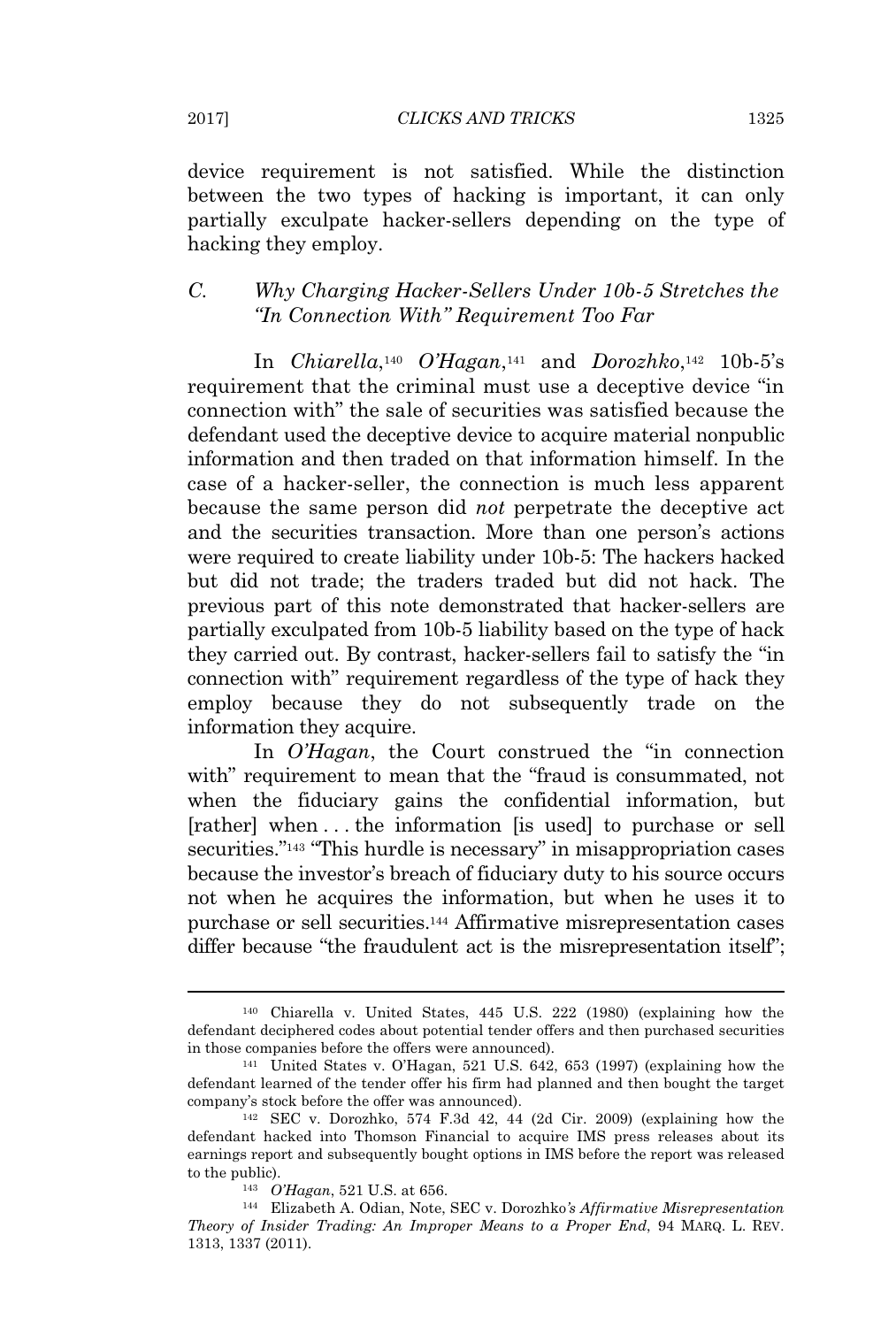the perpetrator does not need to trade on the acquired information to complete the fraud.<sup>145</sup> However, the perpetrator is not liable under 10b-5 at this point because the fraud has not yet occurred "in connection with" a securities transaction—i.e., the trade on the basis of the nonpublic information has not yet occurred.

It follows that 10b-5 liability must attach in affirmative misrepresentation cases when the perpetrator actually trades on information acquired via an affirmative misrepresentation.<sup>146</sup> The perpetrator would also not be liable under 10b-5 if he chose not to purchase or sell securities because his fraudulent conduct of affirmatively misrepresenting his identity would not have occurred "in connection with" a securities transaction. In the hacker-seller paradigm, the hacker-seller acquires the material nonpublic information, but sells that information to another person to trade on instead of making the trade himself. Because the hacker-seller does not make a trade, he does not engage in any conduct in which 10b-5 liability attaches under the affirmative misrepresentation theory. On the other hand, the affirmative misrepresentation theory does create liability for hacker-traders like Dorozhko who actually trade on the basis of the stolen information.<sup>147</sup>

If courts wanted to find hacker-sellers liable under the affirmative misrepresentation theory, they would have to stretch the "in connection with" requirement beyond current case law to include the purchase or sale of securities *by another person*: the trader. In other words, the hacker-seller's 10b-5 liability would not be premised on his or her own conduct, but on the recipient's. Because the "in connection with" requirement is only premised on the hacker-seller's own conduct, and the hackerseller does not personally trade on the nonpublic information acquired, the hacker-seller cannot be charged under 10b-5.

#### III. ALTERNATE SOLUTIONS

This note argues that the aiding and abetting theory is the most effective way to charge hacker-sellers with violating the securities laws. But the aiding and abetting theory is not the only way to charge hacker-sellers. The SEC has other options at

<sup>145</sup> *Id.* at 1338.

<sup>146</sup> *Dorozhko*, 574 F.3d at 48–49.

<sup>147</sup> On October 17, 2017, Dorozhko hacked into a server at Thomson Financial, stole IMS Health's earnings report, and bought approximately \$41,670.90 worth of put options of IMS Health stock*. Id.* at 44. The next day, after the earnings were made public, Dorozhko sold the put options six minutes after the opening bell for a profit of \$286,456.59. *Id.*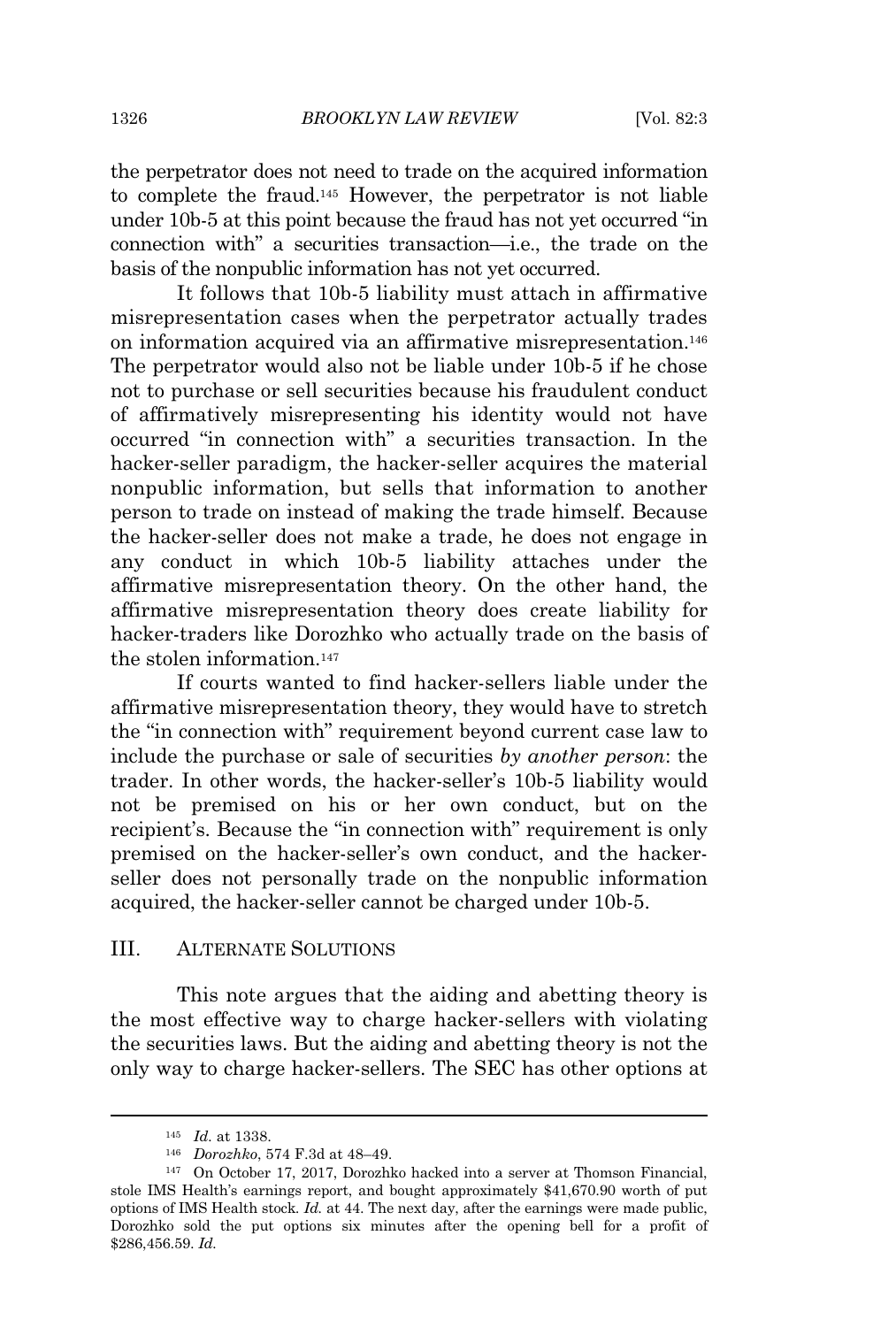its disposal; these options, however, are more controversial because they could easily be manipulated to expand the net of insider trading liability too far.

#### *A. Single Scheme Liability: The "In Connection With" Requirement Revisited*

The hacker-seller, by his actions, does not directly satisfy the "in connection with" requirement of 10b-5 because he does not actually commit the securities transaction using the acquired nonpublic information.<sup>148</sup> However, the Supreme Court examined this element of 10b-5 in terms of independent events in *SEC v. Zandford*, <sup>149</sup> and its analysis lends itself to the case of the hacker-seller quite nicely. In *Zandford*, the Court rejected the respondent's claims that his selling of his customer's securities and making personal use of the proceeds was, while fraudulent, not sufficiently "in connection with" a securities transaction because he only misappropriated the customer's assets and not particular securities.<sup>150</sup> Justice Stevens, in his majority opinion, found that the securities sales and Zandford's conversion of the proceeds were not independent events but were done together in furtherance of Zandford's single scheme of defrauding his customer.<sup>151</sup>

Hacker-sellers present a comparable situation because they do not actually commit the securities transaction, but hack in furtherance of a single scheme to commit securities fraud, which is perpetrated by the trader. Here, the key to linking the hacker-seller to the securities violation is to prove that the hacker's actions and the trader's actions are part of a single scheme. Courts would have to do this on a case-by-case basis using an extensive factual inquiry. Facts the court should look for include the proximity of the hacker's acquisition of the nonpublic information to the trader's securities transaction, the independent value, if any, of the information obtained by the hacker-seller,<sup>152</sup> and the method of the trader's payment to the hacker-seller.<sup>153</sup>

<sup>148</sup> *See supra* Section II.C.

<sup>149</sup> SEC v. Zandford, 535 U.S. 813, 820 (2002).

<sup>150</sup> *Id.*

<sup>151</sup> *Id.*

<sup>152</sup> The hacker-seller's conduct would be more connected with the transaction than when the nonpublic information has little value outside of its utility in securities trading. *Id.* at 824.

<sup>153</sup> It would be more indicative of a single scheme if the hacker-seller got paid with a cut of the proceeds from the illicit trade instead of a flat fee at the onset. This would imply that the hacker-seller was fully aware of what the trader was going to do and speaks to their partnership in the securities violation.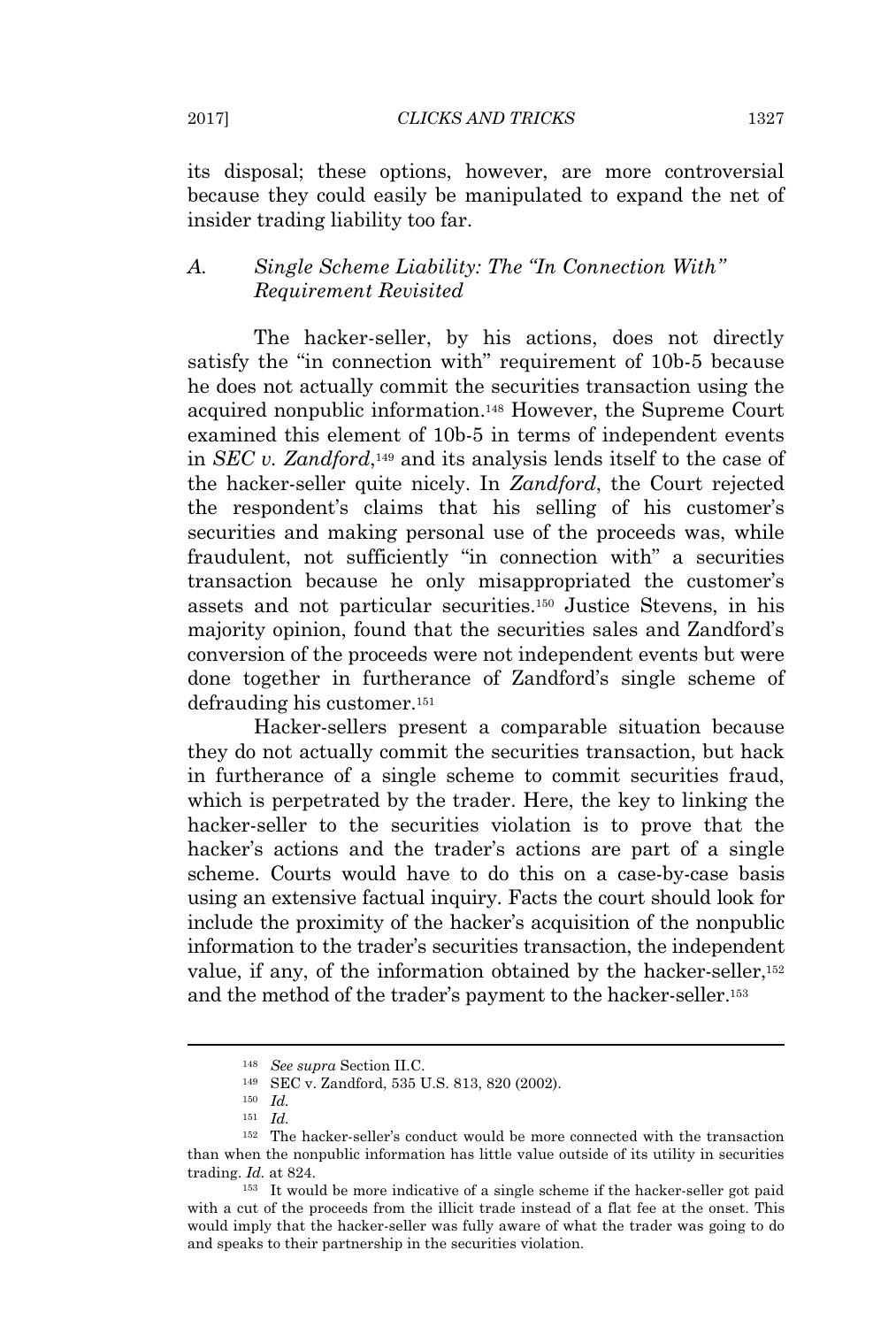### *B. Treating the Hacker-Seller as a Tipper*

Tipper-tippee liability has been applied in both the classical and misappropriation theories of insider trading liability on the basis that the tipper breached a fiduciary duty by providing inside information to the tippee, and the tippee knew or had reason to know that the tipper breached that duty.<sup>154</sup> In other words, the tipper's "deceptive device" was the fiduciary breach, which was used "in connection with" a securities transaction perpetrated by another person, the tippee.<sup>155</sup> It is conceivable then that the tipper/tippee paradigm could be expanded beyond its fiduciary restraints to capture tippers that employ any deceptive device in tipping nonpublic information. The hacker-seller would fall under this new net because he is, in effect, tipping the material nonpublic information to the trader. And the tippee in this case would be well aware that the tipper employed the deceptive device because the buyer is paying the hacker-seller for the information with which he will commit the securities violation. This new, wider net would still be in line with the policy considerations from *Dirks* because it captures tippees that "participa[te] after the fact"—i.e., after the tipper employs the deceptive device.<sup>156</sup>

# *C. Casting Too Big of a Net: A Warning from* Texas Gulf Sulphur

A crucial problem with alternatives *A* and *B* is that they are sizeable extensions of well-grounded avenues of insider trading liability that could cast too wide of a net and reel in too many potential defendants beyond the hack-sell context. Since *Texas Gulf Sulphur*, courts have espoused their trepidations that the securities laws can easily be abused if their reach is unduly protracted.<sup>157</sup> These concerns are only magnified by the

<sup>154</sup> Dirks v. SEC, 463 U.S. 646 (1983) (application of tipper/tippee liability under the classical theory of 10b-5); United States v. Libera, 989 F.2d 596, 600 (2d Cir. 1993) (application of tipper/tippee liability under the misappropriation theory of 10b-5). The personal benefit requirement from *Dirks* has not been adopted in every misappropriation case. *See* SEC v. Yun, 327 F.3d 1263, 1277–79 (11th Cir. 2003) (accepting the personal benefit requirement because disclosure without it is not sufficient for liability under 10b-5); *Libera*, 989 F.2d at 600 (suggesting that the personal benefit requirement is not necessary because it is implied that the tipper will benefit from tipping the tippee).

<sup>155</sup> *Dirks*, 463 U.S. 646 (application of tipper/tippee liability under the classical theory of 10b-5); *Libera*, 989 F.2d at 600 (application of tipper/tippee liability under the misappropriation theory of 10b-5).

<sup>156</sup> *Dirks*, 463 U.S. at 667 (quoting Chiarella v. United States, 445 U.S. 222, 230, n.12 (1980)).

<sup>157</sup> SEC v. Tex. Gulf Sulphur Co., 401 F.2d 833, 867–70 (2d Cir. 1968) (Friendly, J., concurring) (discussing the ramifications of expansive insider trading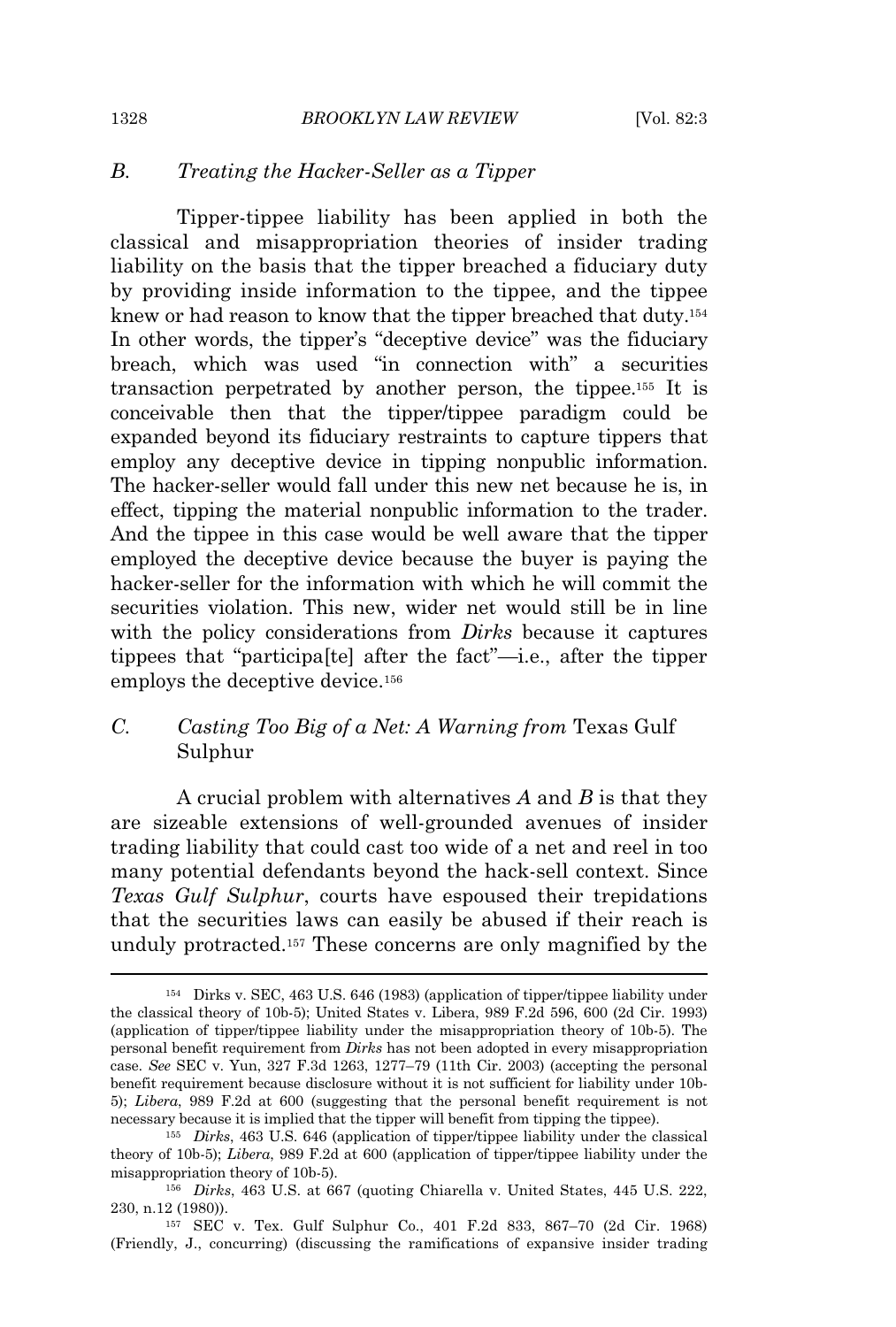expansion of the securities laws beyond their classical roots. Alternative *B*, the tipper/tippee solution, is more prone to this issue than alternative *A*, because tipper-tippee liability, even in its original incarnation, lends itself to expansive application, particularly with regard to the personal benefit requirement.<sup>158</sup> In *United States v. Salman*, for example, the government argued unsuccessfully before the Supreme Court that "a tipper personally benefits whenever the tipper discloses confidential trading information for a noncorporate purpose."<sup>159</sup> This would mean that a gift to *anyone*—be it friend, family, coworker, etc.,—would satisfy the *Dirks* personal benefit requirement.<sup>160</sup> Although the Supreme Court rejected this argument, it is a powerful demonstration of how wide a net the personal benefit requirement can potentially cast.

# IV. AN OLD SOLUTION TO A NEW CRIME: WHY AIDING AND ABETTING LIABILITY EFFECTIVELY CAPTURES THE HACKER-SELLER

The classical, misappropriation, and affirmative misrepresentation theories all premise 10b-5 liability on the perpetrator actually employing a deceptive device in executing a securities transaction. Part II demonstrated the inability of those theories to convict the hacker-seller; while the hackerseller may use a deceptive device, it will never be "in connection with" a securities transaction because hacker-sellers do not trade on the basis of the information themselves. Their conduct more closely resembles a facilitation of insider trading than actual insider trading, and charging hacker-sellers with aiding and abetting insider trading under Section 20(e) of the Securities Exchange Act is therefore more effective than charging them with directly committing insider trading under 10b-5.

liability and characterizing them as "frightening"); *see also* Blue Chip Stamps v. Manor Drug Stores, 421 U.S. 723, 737 (1975) (warning against the dangers of "vexatious [securities fraud] litigation").

<sup>158</sup> Donald C. Langevoort, *The Demise of* Dirks*: Shifting Standards for Tipper-Tippee Liability*, INSIGHTS, June 1994, at 24; *see also* Kathleen Coles, *The Dilemma of the Remote Tippee*, 41 GONZAGA L. REV. 181, 217 (2005–2006) (arguing that the more remote the tippee, it is "likely that the tippee is being prosecuted for mere possession of confidential information because of the absence of the requisite knowledge of the breach of duty").

<sup>159</sup> Salman v. United States, 137 S. Ct. 420, 426–27 (2016).

<sup>160</sup> *Id.* at 427.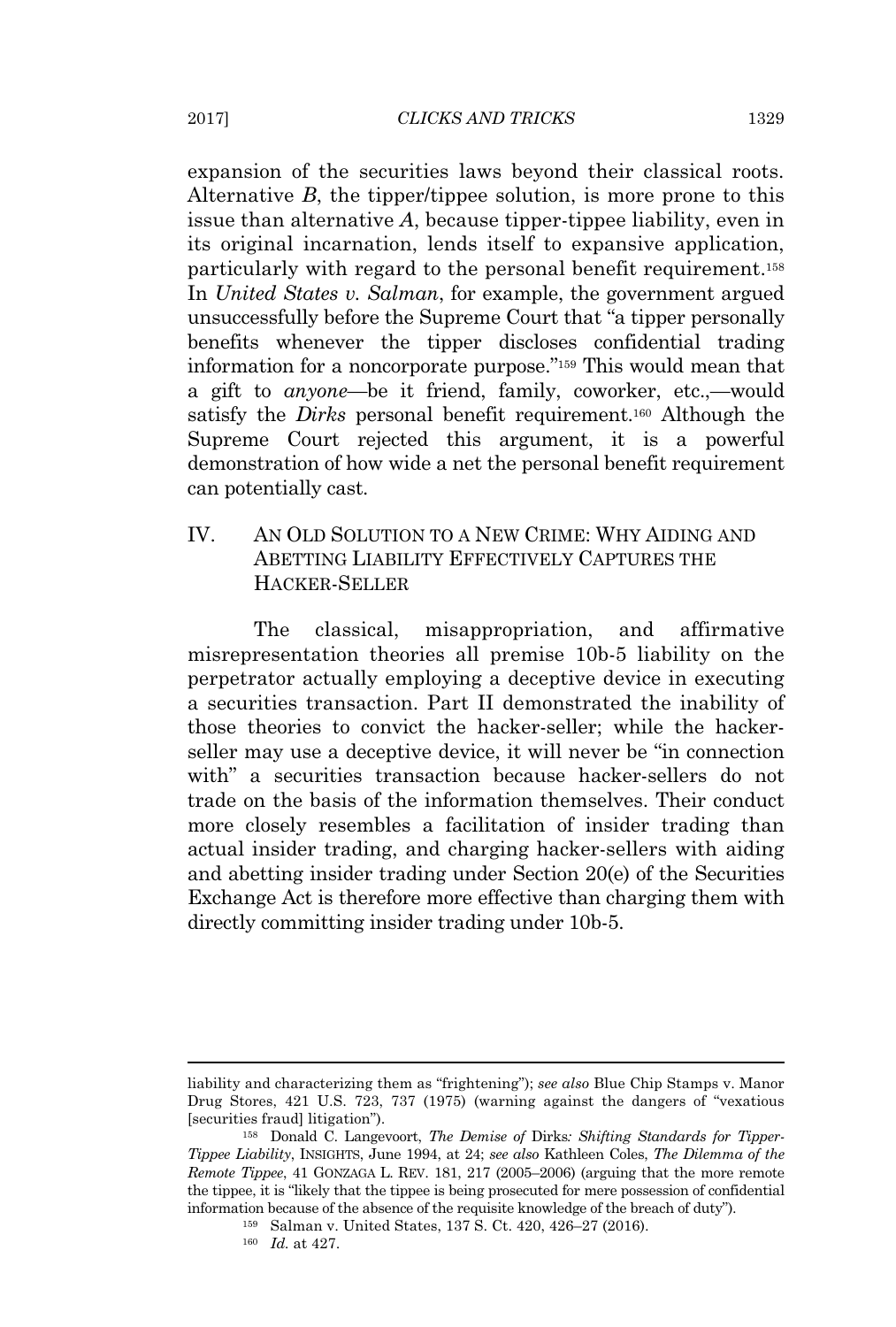#### *A. Aiding, Abetting, and the Securities Exchange Act*

Congress expressly provided for prosecution of those who aid and abet violators of the securities laws in the 1934 Securities Exchange Act.<sup>161</sup> Section 20(e) allows for prosecution of one who "knowingly or recklessly provides substantial assistance to another person in violation of a provision of this chapter, or of any rule or regulation issued under this chapter" by the SEC and they will be held just as culpable as the person to whom they provide assistance.<sup>162</sup> Put another way, in order to aid and abet, one must seek "by his actions to make [the underlying crime] succeed."<sup>163</sup> Over the next six decades, almost every circuit court of appeals endorsed a tort-law based methodology for analyzing the validity of civil liability for aiding and abetting.<sup>164</sup> This approach requires the plaintiff to prove (1) that there was a primary violation of the securities act by a third party; (2) that the alleged aider and abettor must have knowledge of the primary violation; and "(3) 'substantial assistance' by the alleged aider-abettor in achievement of the primary violation."<sup>165</sup>

In *Central Bank of Denver v. First Interstate Bank of Denver*, the Supreme Court denied the applicability of this test to private rights of action.<sup>166</sup> In his majority opinion, Justice Kennedy demonstrated that Congress had "taken a statute-bystatute approach to civil aiding and abetting liability," and pointed out that Congress did not expressly provide for a private aiding and abetting cause of action in the Securities

<sup>165</sup> Blackman, *supra* note 164, at 1347–48 n.155.

<sup>166</sup> 511 U.S. 164 (1994). Central Bank of Denver was a trustee for a bond issued by the Colorado Springs-Stetson Hills Public Building Authority. *Id.* at 167. The bonds required that the underlying securities must be worth at least 160% of the total outstanding principal and interest on the bond and that AmWest Development give Central Bank an annual report confirming that valuation*. Id.* After becoming aware that the test was not being met, Central Bank was advised by AmWest to wait to review the underlying securities themselves until after the bonds were issued. *Id.* at 167–68. Before Central Bank could perform the review, Colorado Springs defaulted on the bonds. *Id.* at 168. First Interstate Bank, the buyer of the bonds, sued AmWest and Central Bank, alleging that Central Bank aided and abetted AmWest's fraud under 10b-5. *Id.*

<sup>161</sup> Securities Exchange Act of 1934, 15 U.S.C. § 78t(e) (2012).

<sup>162</sup> *Id.*

<sup>163</sup> *In re* Amaranth Nat. Gas Commodities Litig., 730 F.3d 170, 182 (2d Cir. 2013) (quoting United States v. Peoni, 100 F.2d 401, 402 (2d Cir. 1938)).

<sup>164</sup> Sean G. Blackman, Comment, *An Analysis of Aider and Abettor Liability Under Section 10(b) of the Securities Exchange Act of 1934:* Central Bank of Denver v. First Interstate Bank of Denver, 27 CONN. L. REV. 1323, 1347–48 n.155 (1995) (listing the accepted theories of aiding and abetting liability as securities violations from all eleven circuit courts); *see also* RESTATEMENT (SECOND) OF TORTS § 876(b) (AM. LAW INST. 1979) (This provision of the Restatement is the tort-law basis from which the circuit courts derived the aiding and abetting theories they endorsed.).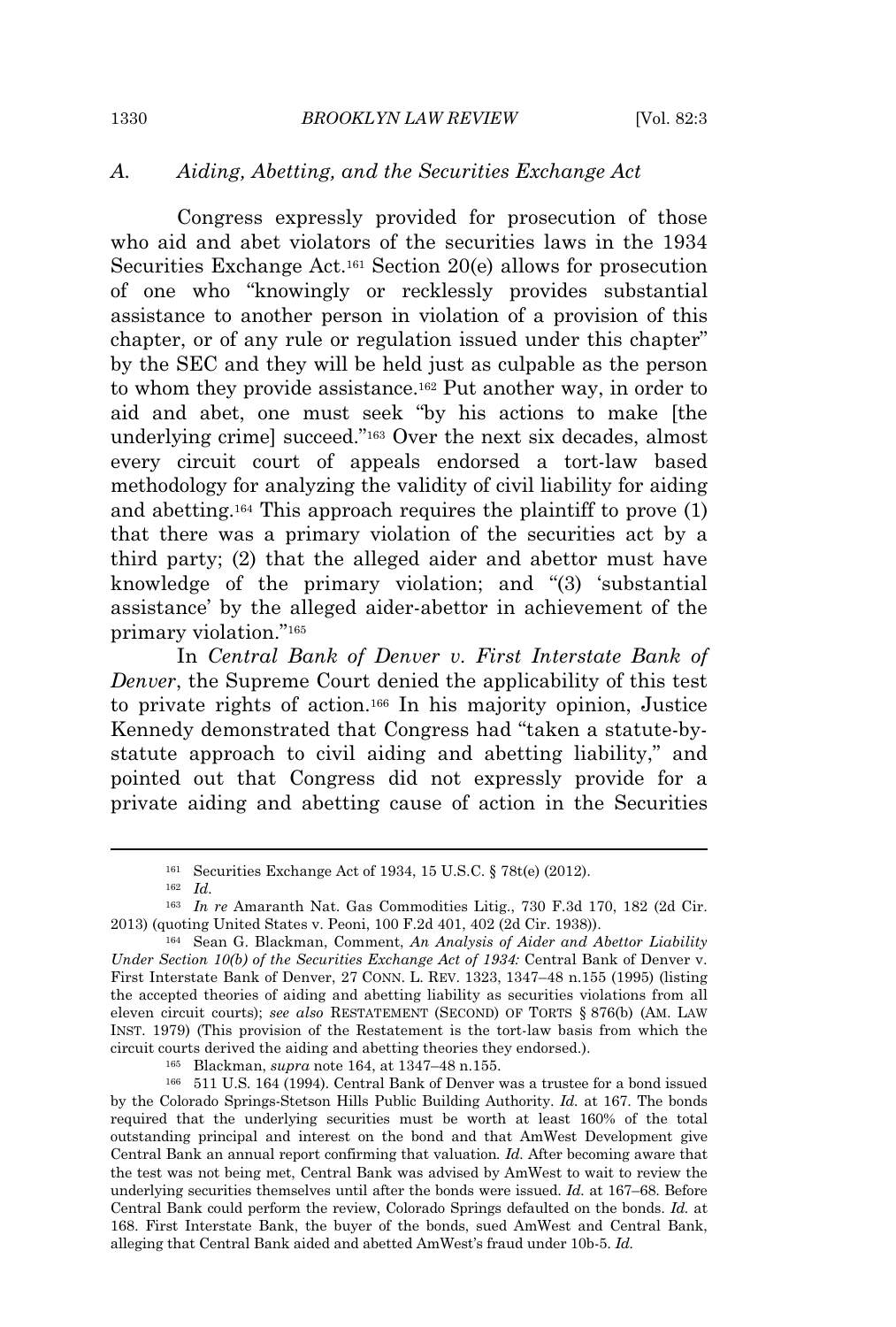Exchange Act but had included one in other statutes created at the same time.<sup>167</sup> Based on this, Justice Kennedy reasoned there could be no *private* aiding and abetting cause of action implied in the Act's language.<sup>168</sup> The opinion did not clearly state whether it barred government causes of action under an aiding and abetting theory, so Congress enacted the Private Securities Litigation Reform Act (PSLRA) in 1995 to provide some much needed clarity.<sup>169</sup> The PSLRA explicitly stated *inter alia* that the SEC is able to bring aider and abettor claims, and it has since brought several cases under this theory.<sup>170</sup>

For instance, in *SEC v. DiBella*, a Connecticut senator convinced the state treasurer to invest money from the state's retirement trust fund with a particular asset management firm, for which he was paid a finder's fee.<sup>171</sup> After the treasurer pled guilty to federal racketeering charges, the SEC brought charges against the senator for aiding and abetting the treasurer.<sup>172</sup> The Second Circuit upheld the senator's conviction because the SEC presented substantial evidence showing that the senator knew about the investment scheme, helped the treasurer invest in the asset management firm, and persuaded the treasurer to increase his investments in order to get a higher fee.<sup>173</sup> These actions amounted to aiding and abetting because the senator did not commit the fraud himself, but provided substantial assistance to the treasurer who did.<sup>174</sup>

Conversely, in *SEC v. Papa*, the First Circuit rejected the SEC's theory that three executives of Putnam Fiduciary Trust Company aided and abetted three other executives' scheme to defraud a client by helping them cover up their failure to timely invest the client's assets in a defined benefit plan in early 2001, costing the client \$4 million.<sup>175</sup> The SEC alleged that the three defendants signed letters to Putnam's external auditor in 2002 and 2003 that stated they were "unaware of any uncorrected errors, frauds or illegal acts" in connection with the transaction, but the First Circuit was not persuaded because those denials, while wrongful, occurred more than a year after the

<sup>167</sup> *Id.* at 182.

<sup>168</sup> *Id.* at 184–85.

<sup>169</sup> Private Securities Litigation Reform Act of 1995, Pub. L. No. 104-67, § 104, 109 Stat. 737, 757 (codified as amended in scattered sections of 15 U.S.C.).

<sup>170</sup> 15 U.S.C. § 78t(e) (2006); *see also* S. REP. NO. 104-98, at 13 (1995) (stating that the PSLRA helped "clarify[ ] the ability of the SEC to bring aiding and abetting claims").

<sup>171</sup> SEC v. DiBella, 587 F.3d 553, 558–60 (2d Cir. 2009).

<sup>172</sup> *Id.* at 560.

<sup>173</sup> *Id.* at 565–67.

<sup>174</sup> *Id.* at 567.

<sup>175</sup> SEC v. Papa, 555 F.3d 31, 33–34 (1st Cir. 2009).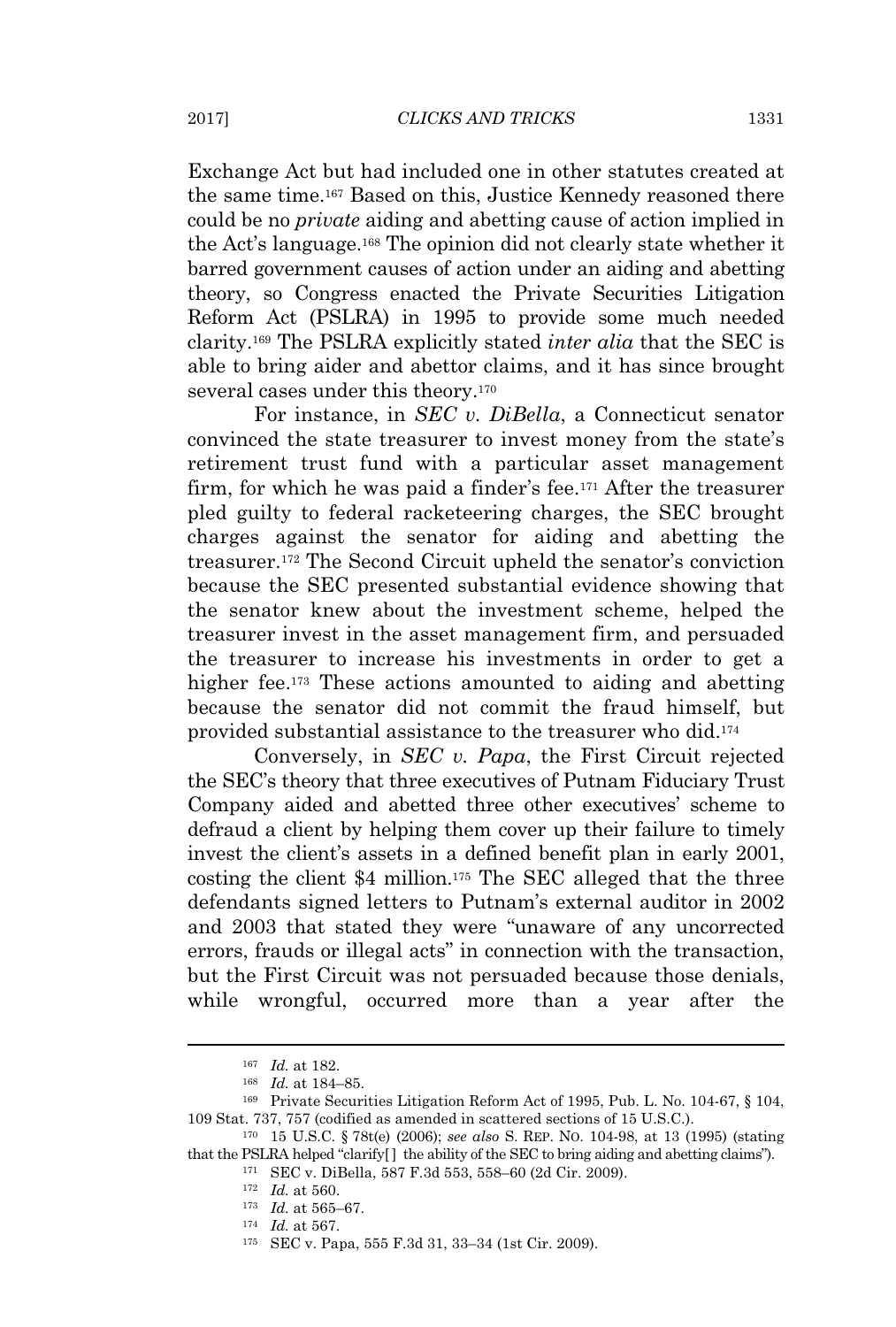transaction had been completed.<sup>176</sup> The court said that convicting these defendants would have extended aiding and abetting liability too far, for one cannot aid and abet a fraud that has already occurred.<sup>177</sup>

These cases demonstrate how the courts have not let the SEC run rampant with charging nonprimary violators—or those who did not commit the actual trade but may still have liability with aiding and abetting violations of the securities laws. The next section applies the aiding and abetting theory to the hackerseller paradigm, and argues that charging hacker-sellers under the aiding and abetting theory does not, as feared by the *Papa* court, extend aiding and abetting liability too far.

# *B. Why Aiding and Abetting Liability Is a More Effective Method for Charging Hacker-Sellers with Insider Trading*

The most compelling reason that the aiding and abetting theory is better suited for charging hacker-sellers with insider trading than 10b-5 is that the theory properly encapsulates the hacker-seller's conduct. The hacker-seller is better characterized as a facilitator of insider trading than as a primary culprit because it is difficult to assess the hacker's conduct as giving rise to primary insider trading liability.<sup>178</sup> Charging the hacker under the aiding and abetting theory appropriately treats the conduct as secondary to the primary insider trading violation that was perpetrated not by the hacker-seller, but by the actual trader.

A breakdown of circuit courts' three-pronged approach to prosecuting aiders and abettors of securities laws illuminates this idea. The primary securities violation is the actual trade the recipient of the information commits on the basis of the information the hacker-seller provides. The relationship between the hacker-seller and the trader mirrors a tipper-tippee relationship as seen in *Dirks*. <sup>179</sup> The hacker-seller would be the tipper who obtained the material nonpublic information and provided it to the tippee, the trader, to trade on. The tippee is the trader, who commits the primary securities violation by trading on material nonpublic information supplied by the tipper.

The hacker-seller must also have knowledge of the primary actor's—the trader's—impending securities violation.

<sup>176</sup> *Id.* at 34–36.

<sup>177</sup> *Id.* at 37.

<sup>178</sup> *See supra* Part II (discussing why the hacker-seller cannot be charged under the three existing theories of primary insider trading liability).

<sup>179</sup> *See supra* notes 43–45 and accompanying text.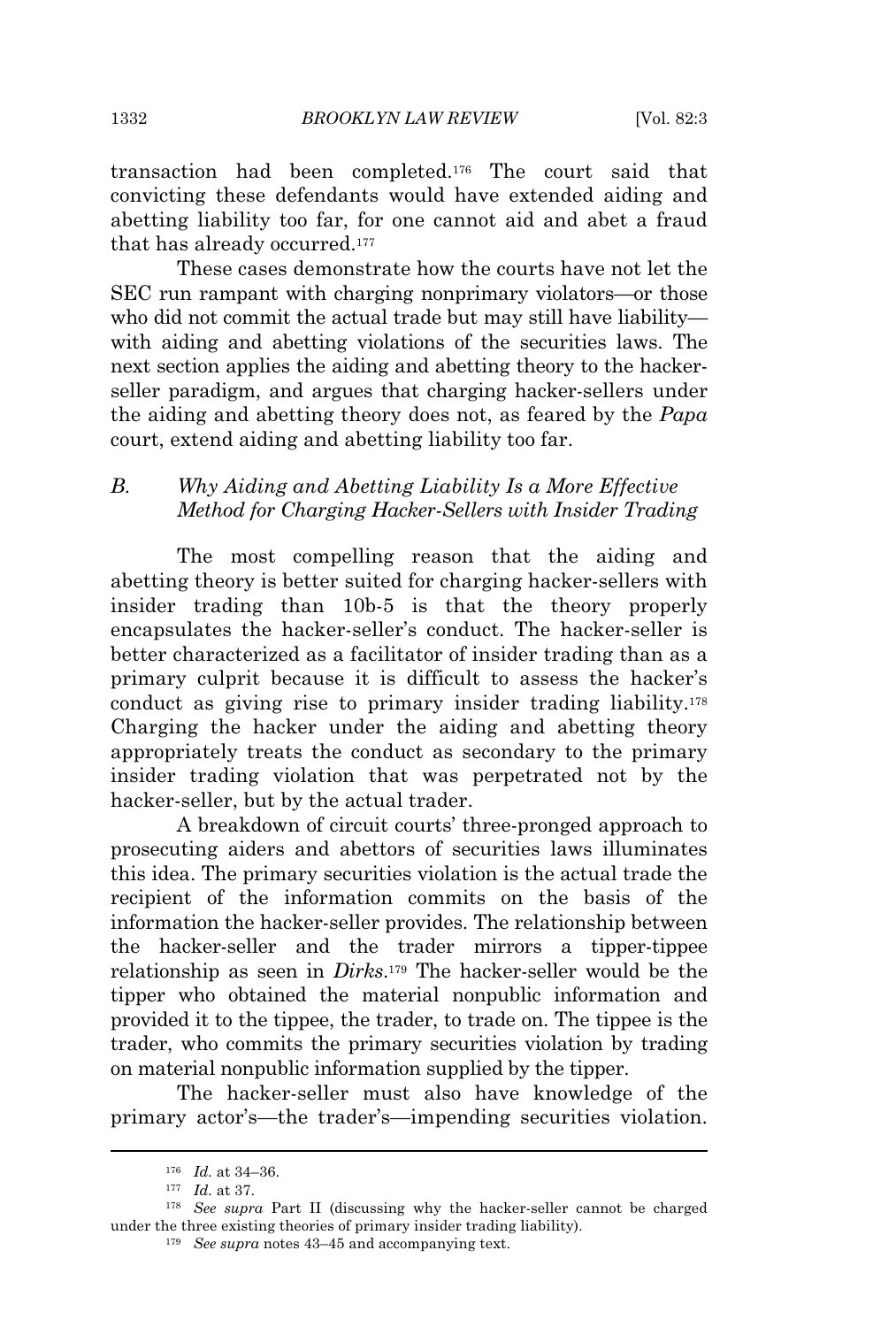The hacker-seller must be aware of the trader's intent to trade on the basis of the information supplied. It is unlikely that the hacker-seller would give the nonpublic information away without knowing what the trader plans to do with the information once acquired. This knowledge requirement is satisfied if the hacker-seller is hired to acquire information for the trader, or if the hacker conspires with the trader, because in both scenarios the hacker is still aware of the trader's intent to trade on the basis of the newly acquired information. So long as the hacker-seller knows the trader will trade on the basis of the information acquired, the knowledge requirement is satisfied. The final prong asks whether the secondary actor provided substantial assistance to the primary actor. Here, the hacker-seller provides substantial assistance to the underlying trade by acquiring the information used to commit the primary securities violation and by providing said information to the trader in advance of the transaction. Without the hackerseller's actions, the trade cannot occur. Like the senator in *DiBella*, the hacker-seller's actions occur before the actual trade and facilitate the primary actor's, in this case, the trader's, securities violation.<sup>180</sup>

Although this approach still premises the hacker-seller's liability on the actions of another person, it successfully attaches liability to the hacker-seller by employing a different analysis than the affirmative misrepresentation theory. It is difficult to capture hacker-sellers under the affirmative misrepresentation theory because that theory attaches liability to the violator when the trade on the basis of material nonpublic information occurs, not when the information is wrongfully acquired.<sup>181</sup> Since hacker-sellers sell the information to another person—the trader—instead of trading on it themselves, their conduct is therefore not "in connection with" a securities transaction under the Exchange Act.<sup>182</sup> The aiding and abetting theory targets this exact kind of culprit, one who does not commit the primary violation (in this case, securities fraud), but through whose conduct another person can. While the tangential relationship between the hacker-seller and the trader is the undoing of the affirmative misrepresentation theory, it is the lynchpin of the aiding and abetting theory.

More importantly, the language of Section 20(e) allows the hacker-seller to be charged with the primary offense, too.

<sup>180</sup> SEC v. DiBella, 587 F.3d 553, 567 (2d Cir. 2009).

<sup>181</sup> *See supra* Section II.C.

<sup>182</sup> *See supra* Section II.C.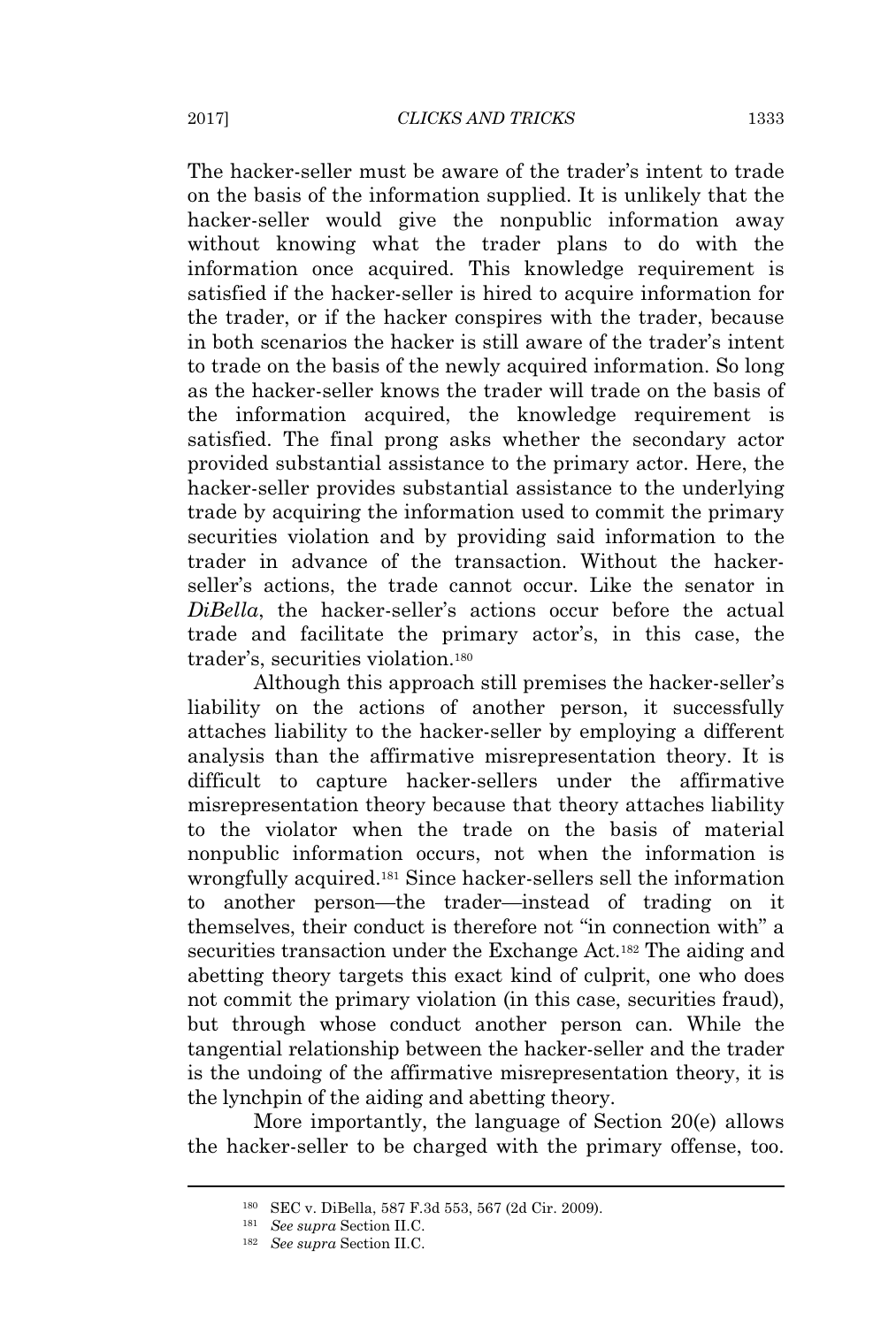18 U.S.C. Section 2(a) reads, "[w]hoever commits an offense against the United States or *aids, abets,* counsels, commands, induces or procures its commission, is punishable as a principal."<sup>183</sup> Section 20(e) of the Securities Exchange Act adopts this language for securities violations, allowing for those convicted of aiding and abetting a violation of the securities laws to be liable for the actual violation too.<sup>184</sup> In the case of the hacker-seller, this means that if he is charged with aiding and abetting the trader's securities violation, then he can be held liable for that violation too.

# *C. Policy Considerations Supporting the Aiding and Abetting Theory*

The aiding and abetting theory gives the SEC the ability to prosecute hacker-sellers under the securities laws. While it is possible to prosecute them under different federal statutes too, the securities laws should not be left out because they are a much stronger deterrent against their criminal conduct and charging hacker-sellers under the securities laws comports with public policy considerations that have supported the securities laws since their inception.

## 1. Securities Laws Impose Stricter Penalties than the Alternatives

Hacker-sellers actually commit crimes that are covered by three different criminal support statutes: the Computer Fraud and Abuse Act (CFAA) prohibits the hacking itself,<sup>185</sup> and the Mail Fraud and Wire Fraud Statutes proscribe the subsequent sale of the material nonpublic information.<sup>186</sup> All three statutes carry similar sentences: defendants convicted under them can be fined up to \$1 million, imprisoned up to twenty years,<sup>187</sup> or both.<sup>188</sup>

<sup>183</sup> 18 U.S.C. § 2(a) (2012) (emphasis added).

<sup>184</sup> 15 U.S.C. § 78t(e) (2012).

<sup>&</sup>lt;sup>185</sup> 18 U.S.C. § 1030(a)–(c). The CFAA prohibits "intentionally access [ing] a [protected] computer without authorization" and obtaining "information contained in a financial record [belonging to] a financial institution." *Id.* § 1030(a)(2)(A). "[P]rotected computer" is defined under  $\S 1030(e)(2)$  to mean a computer exclusively used by a financial institution or one that "is used in or affecting interstate or foreign commerce." *Id.* § 1030(e)(2).

<sup>186</sup> *See* 18 U.S.C. §§ 1341, 1343. The Mail Fraud Statute and Wire Fraud Statute prohibit fraudulent schemes to deprive others of money or property using the mails or wires in furtherance of that scheme. *Id.*

<sup>187</sup> *See* Nate Raymond, *Insider Traders in U.S. Face Longer Prison Terms, Reuters Analysis Shows*, REUTERS (Sept. 2, 2014), http://www.reuters.com/article/usinsidertrading-prison-insight-idUSKBN0GX0A820140902 [https://perma.cc/VXK6-RKUP].

<sup>188</sup> 18 U.S.C. §§ 1030, 1341, 1343. The Sarbanes-Oxley Act of 2002 increased the maximum prison term from five years to twenty. The Sarbanes-Oxley Act of 2002,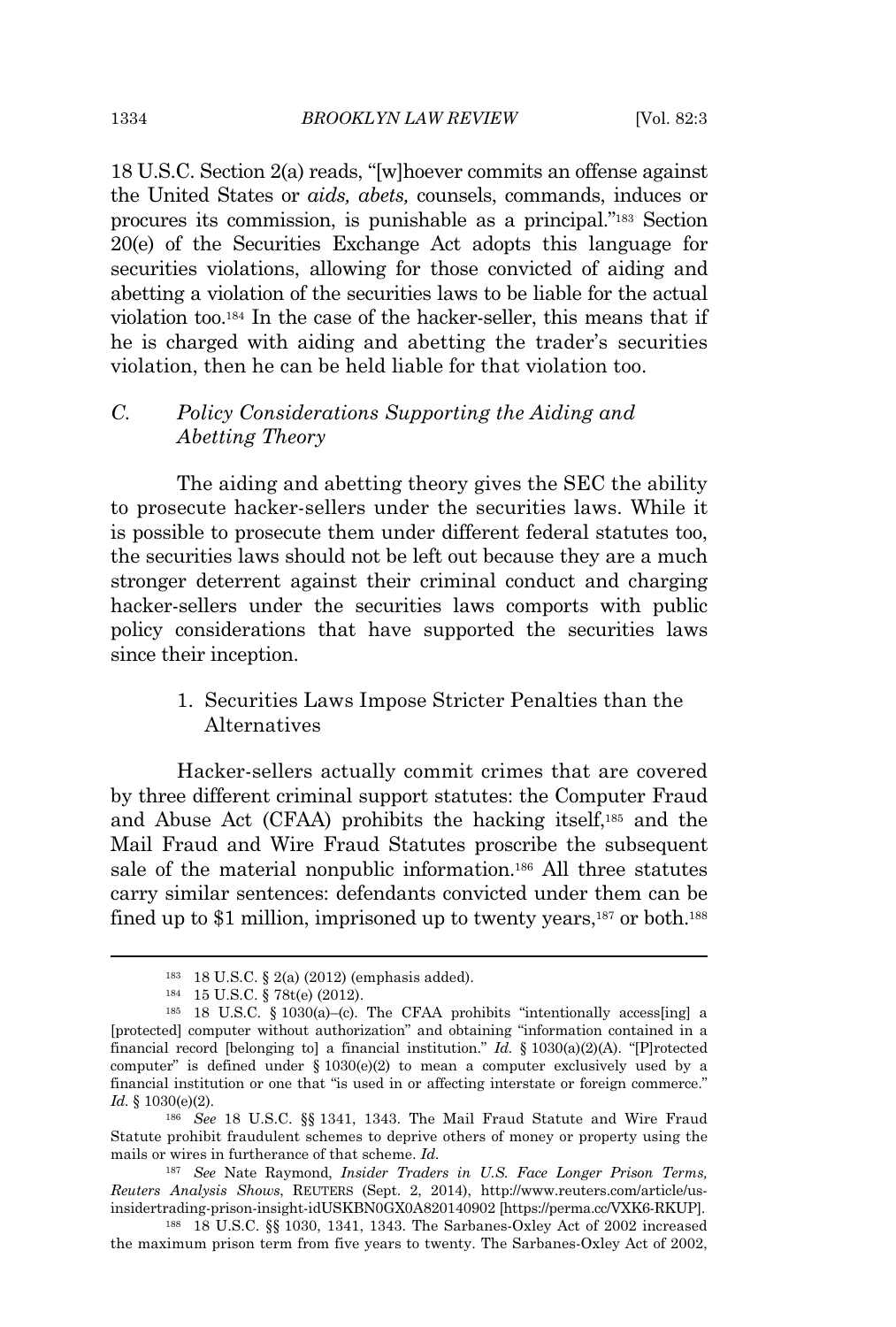The length of imprisonment largely correlates with the amount of trading gains, but the average sentence is usually very short. From 2008 to 2013, insider trading defendants were sentenced for an average of 17.3 months of jail time.<sup>189</sup>

The Securities Act provides the SEC with a far more potent arsenal with which it can penalize hacker-sellers in addition to the sentences available under the fraud statutes, including injunctive relief, asset freezing, and civil penalties up to three times the illegal profits made or the losses avoided from the securities violation.<sup>190</sup> However, the two strongest deterrents available to the SEC are disgorgement and repatriating profits made by foreign defendants. Disgorgement dissuades securities violations by depriving perpetrators of profits obtained through securities violations and prevents their unjust enrichment.<sup>191</sup> The SEC has entered into numerous agreements with foreign countries allowing the pursuit of international violators of American securities laws.<sup>192</sup> This ability is crucial to the case of hacker-sellers because they will still be within the SEC's grasp if they sell the information to foreign traders who use it to trade on American securities. The CFAA, Mail Fraud Statute, and Wire Fraud Statute do not provide such capabilities.<sup>193</sup>

#### 2. Flexibility of the Securities Laws

Section 10(b) and Rule 10b-5 were construed very broadly with the goal of "encompass[ing] the infinite variety of devices by which undue advantage may be taken of investors and others."<sup>194</sup> The Supreme Court has espoused this sentiment several times

<sup>191</sup> *See* SEC v. Cavanagh, 445 F.3d 105, 117 (2d Cir. 2006) ("In a securities enforcement action . . . 'disgorgement' is not available primarily to compensate victims. Instead, disgorgement has been used . . . to prevent wrongdoers from unjustly enriching themselves through violations, which has the effect of deterring subsequent fraud." (footnote omitted)); SEC v. Warde, 151 F.3d 42, 50 (2d Cir. 1998) (describing the proper level of disgorgement as "the difference between the price of . . . [the stock] when purchased on inside information and [its] price after the disclosure of the inside information"); Tex. Am. Oil Corp. v. U.S. Dep't of Energy, 44 F.3d 1557, 1570 (Fed. Cir. 1995) ("When those injured are not restored to their previous position the disgorgement partakes not of restitution, but of recovery by government of the illegal gains for remedial and enforcement purposes.").

<sup>192</sup> *Securities Fraud*, *supra* note 190, at 1633–35 (explaining the various agreements the SEC has entered into with foreign countries or organizations that allow it to conduct international investigations and discussing Congressional legislation that enables the SEC to take action based on foreign convictions).

<sup>193</sup> *See* 18 U.S.C. §§ 1030, 1341, 1343.

<sup>194</sup> *In re* Cady, Roberts & Co., No. 8-3925, 40 SEC Docket 907, 911 (Nov. 8, 1961).

Pub. L. No. 107-204, § 903(a)–(b), 116 Stat. 745, 805 (codified as amended at 18 U.S.C. §§ 1341, 1343 (2012)).

<sup>189</sup> Raymond, *supra* note 187.

<sup>190</sup> 15 U.S.C. §§ 78u(d)(1), 78u-1, 78u-2 (2012); *see also* WILLIAM K.S. WANG & MARC I. STEINBERG, INSIDER TRADING 639–41 (3d ed. 2010); *Securities Fraud*, 52 AM. CRIM. L. REV. 1567, 1625–37 (2015); *see supra* Section II.C.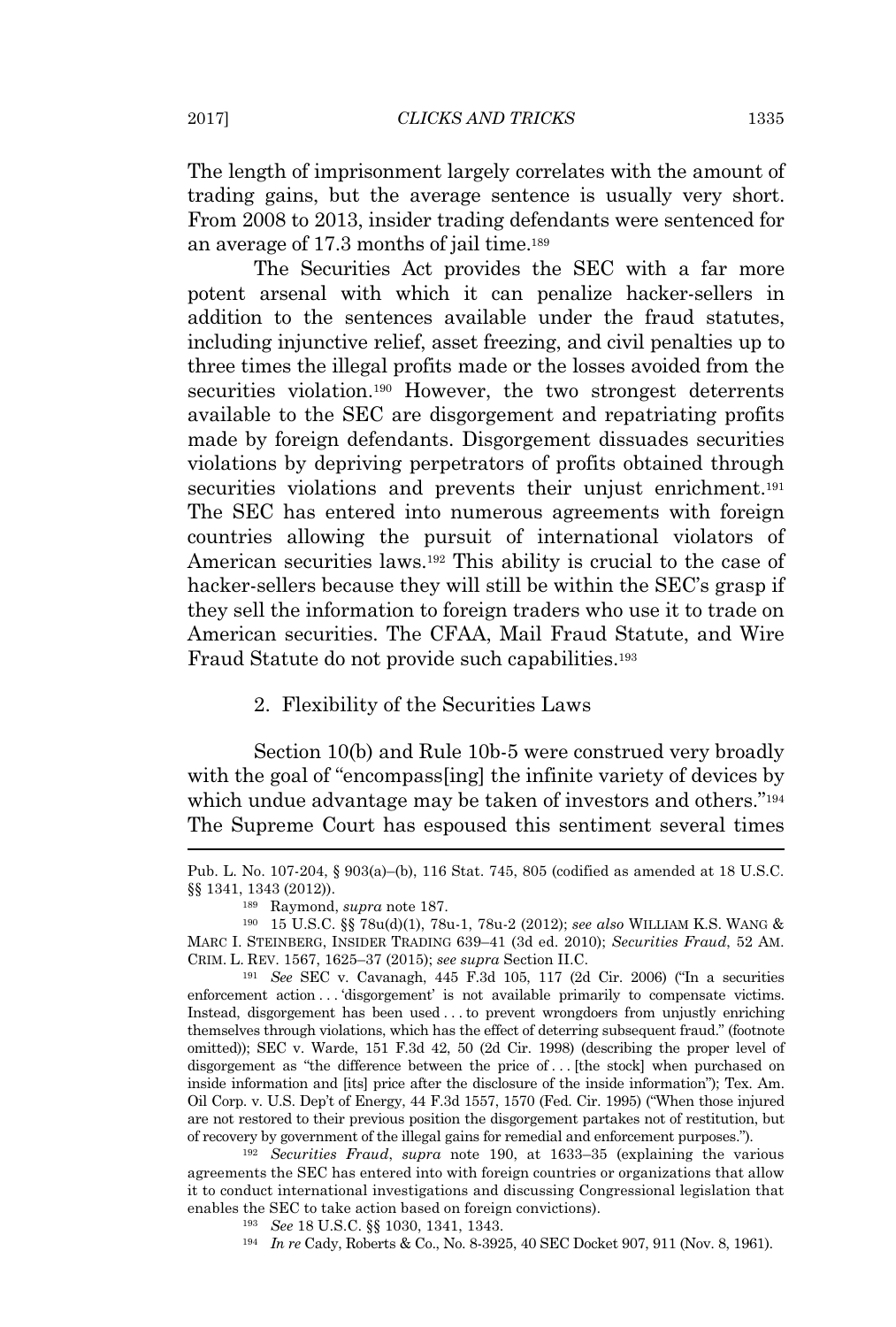over the decades, saying that it must interpret the securities laws "not technically and restrictively, but flexibly to effectuate its remedial purposes."<sup>195</sup> Furthermore, and perhaps more appropriately, Congress has pointed out that the securities laws should adapt to changing "technological conditions."<sup>196</sup>

This adaptability allows the securities laws to be applied to several different types of conduct. It is unlikely that when Congress promulgated the Securities Exchange Act,<sup>197</sup> it envisioned computer hacking as a method by which insider trading could occur.<sup>198</sup> The first known instance of computer hacking occurred in 1980, well after the Securities Exchange Act was enacted.<sup>199</sup> Therefore, hacking cannot be captured by the securities laws if the laws are interpreted strictly, but it would be captured by the more flexible interpretation that Congress has suggested.<sup>200</sup>

#### 3. Economic Unfairness

One goal of 10b-5, and the securities laws as a whole, is to protect the integrity of the markets from abuse by those who use nonpublic information for advantageous trades.<sup>201</sup> The "integrity of the markets" rationale is grounded in the notion that the price of shares as they are traded on the markets reflects all publicly available information.<sup>202</sup> As one court put it, "it is hard to imagine that there ever is a buyer or seller who does not rely on market integrity. Who would knowingly roll the dice in a crooked crap game?"<sup>203</sup> The hacker-seller's actions fly in the face of this central tenet of 10b-5 because they facilitate trading based on nonpublic information. The outsider would then buy or sell at an inaccurate price because he cannot take into account the change in the price as a result of the illicit trade, thereby being deprived of the full gain he would have obtained had he traded on the security's true value. Not only would this

<sup>195</sup> SEC v. Zandford, 535 U.S. 813, 819 (2002) (quoting SEC v. Capital Gains Research Bureau, Inc., 375 U.S. 180, 186 (1963)); *see, e.g.*, Chadbourne & Parke LLP v. Troice, 134 S. Ct. 1058 (2014); Ernst & Ernst v. Hochfelder, 425 U.S. 185, 202–04, 206 (1976); Affiliated Ute Citizens v. United States, 406 U.S. 128, 151 (1972).

<sup>196</sup> H.R. REP. NO. 94-29, at 92 (1975).

<sup>197</sup> The 73rd Congress promulgated the Securities Exchange Act in 1934. Securities Exchange Act of 1934, Pub. L. No. 73-291, 48 Stat. 881 (codified at 15 U.S.C. §§ 78a–qq (2012)).

<sup>198</sup> *See* SEC v. Dorozhko, 574 F.3d 42, 49 (2d Cir. 2009).

<sup>199</sup> 3 JAMES W. CORTADA, THE DIGITAL HAND: HOW COMPUTERS CHANGED THE WORK OF AMERICAN PUBLIC SECTOR INDUSTRIES 135 (2008).

<sup>200</sup> *See supra* note 196 and accompanying text.

<sup>201</sup> 77 CONG. REC. 2301, 2934 (1933) (remarks of Rep. Chapman).

<sup>202</sup> Basic Inc. v. Levinson, 485 U.S. 224, 246 (1988).

<sup>203</sup> *Id.* at 246–47 (quoting Schlanger v. Four-Phase Sys. Inc., 555 F. Supp. 535, 538 (S.D.N.Y. 1982)).